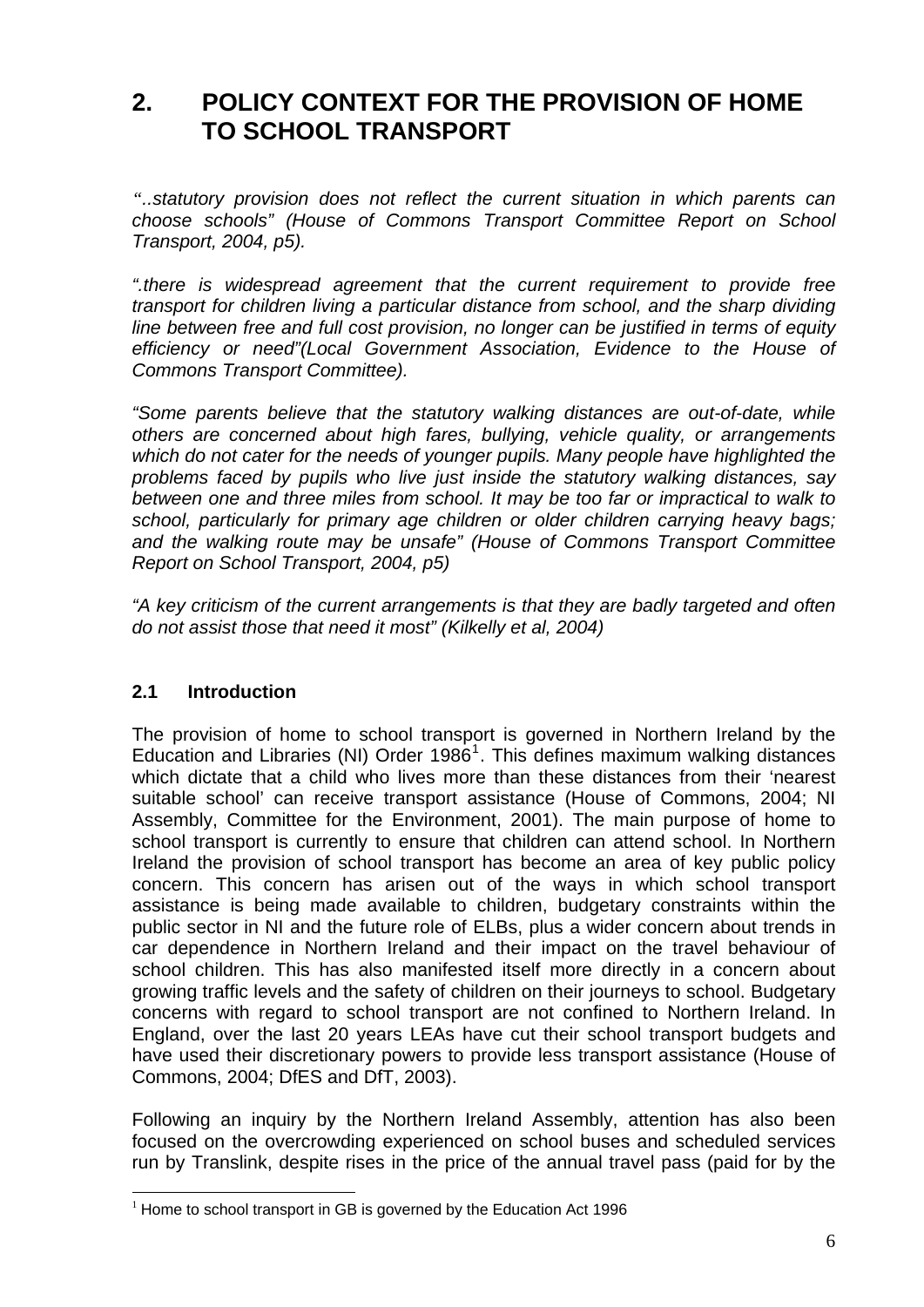ELBs) (NI Assembly, Committee for the Environment, 2001). This has also prompted a debate about safety on school buses and in particularly the provision of seatbelts on buses and the '3 for 2' seat rule used by Translink to justify current levels of provision. Recent Ministerial announcements in Northern Ireland regarding new postprimary arrangements, following publication of the Burns Report and the Costello Report also raise issues about pupil movements between neighbouring schools in order to fulfil the new Entitlement Frameworks<sup>[2](#page-1-0)</sup> (DE, 2005; Burns Report, 2001; Costello Report, 2004). Increasing parental choice in this manner will further complicate school travel patterns and may result in increased car use by parents/guardians. Concern about the growth in the proportion of escorted journeys to school made by car in England and Wales has prompted introduction of the School Transport Bill. Under this legislation LEAs will be able to run innovative school transport schemes suited to their own areas. LEAs can choose to become a scheme authority under the legislation, or continue with current arrangements under the Education Act.

The operation of the statutory walking distances by ELBs is also contentious (as it is elsewhere in the UK). Concerns have recently been expressed to NICCY about the operation of the statutory walking distances and their impact on low income families, and also how the system treats children attending Irish-medium and integrated schools (Kilkelly et al, 2004; NICCY, 2005). This is despite the 'nearest suitable school' ruling being applied to within a school management type by ELBs, which allows children to travel to their nearest chosen school type i.e. integrated or Irish Medium irrespective of distance travelled. Other criticisms and disputes have arisen out of how the shortest route or nearest available route is assessed and measured, in terms of the walking distances, and in particular if the route is considered to be too dangerous for children to travel on that route.

This chapter reviews the nature of demand and provision, and the costs involved in providing the current system of home to school transport. It also discusses issues surrounding the use of the statutory walking distance, safety on buses including the provision of seatbelts, and pupil behaviour and vandalism issues.

# **2.2 School Travel Patterns**

In Northern Ireland the majority of journeys to school are made by car. Over the period 1999-2001 to 2002-2004 the proportion of journeys by car increased from  $33.6\%$  $33.6\%$  to 40.4%<sup>3</sup> (Table 2.1) (DRD/NISRA, 2005). The proportions of pupils walking and using the bus have declined. Walking declined by 7.1% over the period 1999- 2001 to 2002-2004, accounting for 22.5% of journeys in 2002-2004. Bus use in Northern Ireland declined over the period 1999-2001 to 2001-2003 but increased during the period 2002-2004. Bus use now accounts for 24.4% of journeys to school. In comparison, private bus use has increased over the same period accounting for 6.3% of trips in 2002-2004 (DRD/NISRA, 2005). Average journey length in Northern

<sup>&</sup>lt;u>.</u>  $2$  Entitlement frameworks are a guarantee for all pupils of a minimum number and range of course choices. Pupils will choose which courses they wish to follow and how many. Most of the courses will be available in their own school, but some pupils will also access courses in neighbouring schools.

<span id="page-1-1"></span><span id="page-1-0"></span>This could potentially result in pupil or staff movements between schools (DE, 2005).<br><sup>3</sup> Data based on a special cross-tabulation of the NI Travel Survey data. Date from this survey is based on 3 year rolling averages.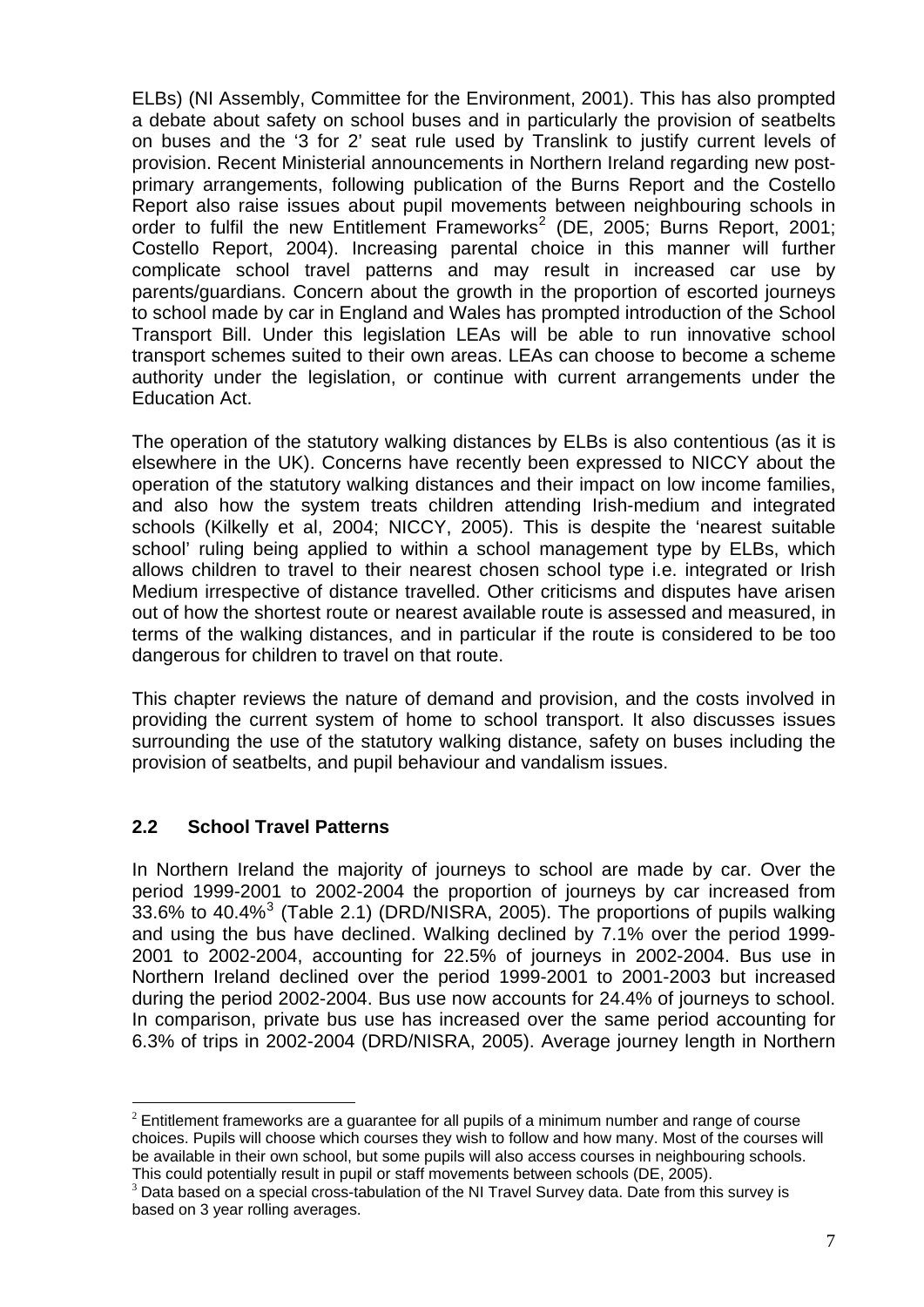Ireland for all education trips has remained stable. In 2002-2004 the average journey length per person per year for education trips was 4.2 miles (DRD/NISRA. 2005).

In Great Britain, increased parental choice combined with a mode shift towards car ownership amongst higher income groups, and a reduction in provision of free school transport has contributed to an increase in the number of school trips taken by children in the car. However, compared to Northern Ireland this proportion is lower and may suggest that, with the introduction of more parental choice in Northern Ireland under the Burns proposals, that this figure could increase further. The National Travel Survey (NTS)<sup>[4](#page-2-0)</sup> for the period 1985/86 to 2002 indicates that the average length of the school journey has increased from 1.7 miles to 2.3 miles in 2004 (Table 2.2). Estimates suggest that around half the increase in distance travelled can be attributed to the growth in car use for the journey to school. The NTS also indicates that the proportion of trips to school by car has doubled over the period 1985/86 to 2004 from 16% to 31% (Table 2.3). Evidence presented by the Department for Transport to the House of Commons Transport Committee indicated that while in theory school choice is available to all, it is likely that lower levels of car ownership amongst lower income groups reduces their ability to make a choice (House of Commons,  $2004)^5$  $2004)^5$ . Free home to school transport may have a key role to play in reducing the number of car trips on the journey to school. Transport 2000 (2003) have stated that 48% of parents (including 40% who drove) who were ineligible for free school transport would consider switching to buses. Evidence from the Government's School Transport Advisory Group (STAG) suggests that there is suppressed demand for school buses. It has been estimated that 1 in 5 cars in the morning peak is a car on a school journey. This not only increases congestion but also reduces road safety. The accident rate for children aged up to 15 increases during the period 8am to 9am in the morning peak and at around 3pm in the afternoon peak (House of Commons, 2004). Detailed research on factors affecting the school bus use in England, Wales and Northern Ireland indicate that a reduction in free bus travel resulted in an increase in the number of car journeys (Atkins, 2000).

#### **Figure 2.1 Journeys to school per child (5-16 year olds) per year by mode 1999- 2001 to 2002-2004, Northern Ireland**



<sup>&</sup>lt;u>.</u>

<span id="page-2-1"></span><span id="page-2-0"></span><sup>&</sup>lt;sup>4</sup> The National Travel Survey (NTS) covers GB and is a continuous survey.<br><sup>5</sup> Evidence provided by the Department of Transport (ST12) reported in Volume 2 of the Transport Committee Report (House of Commons, 2004).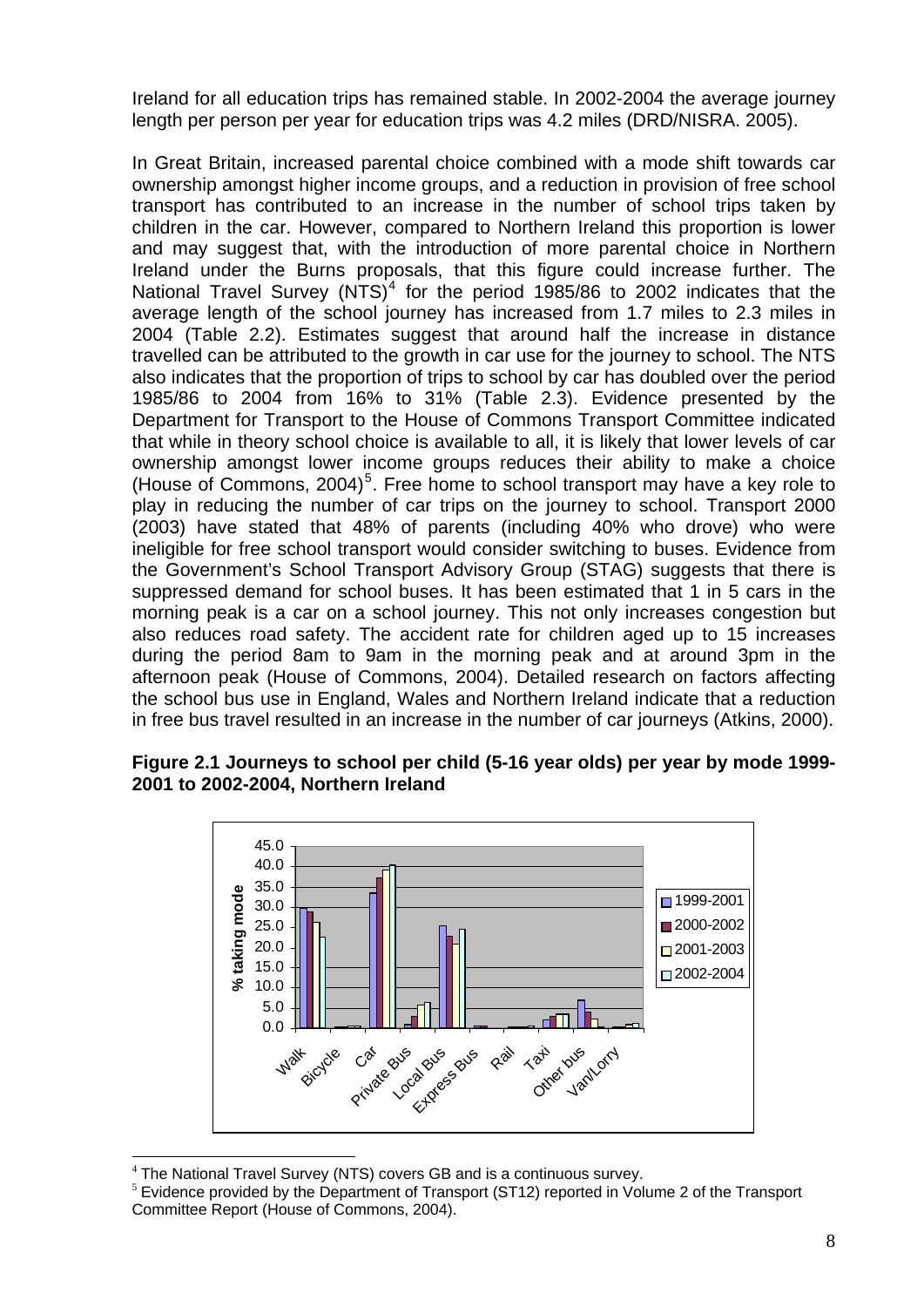**Figure 2.2 Average trip length for journeys to school (miles), Children aged 5- 16, GB National Travel Survey** 



**Figure 2.3 Trips to and from school per person per year (%), Children aged 5-16 years old 1985/86 – 2002, GB National Travel Survey.** 



Concerns surrounding the growth in the number of journeys to/from school made by car and the reduction in walking has resulted in policies and approaches being developed that seek to counter changes in the nature of home to school transport (DfT, 2003a; 2003b). Schools are now actively encouraged to develop School Travel Plans which seek to promote and adopt measures that can encourage walking, cycling and a greater use of public transport. These measures can typically include infrastructure work, adoption of safe routes to school, walking buses, secure bike sheds and lockers. In Northern Ireland this approach is being piloted across six schools with the intention to roll out a safer routes to school programme to more schools (NICCY, 2005).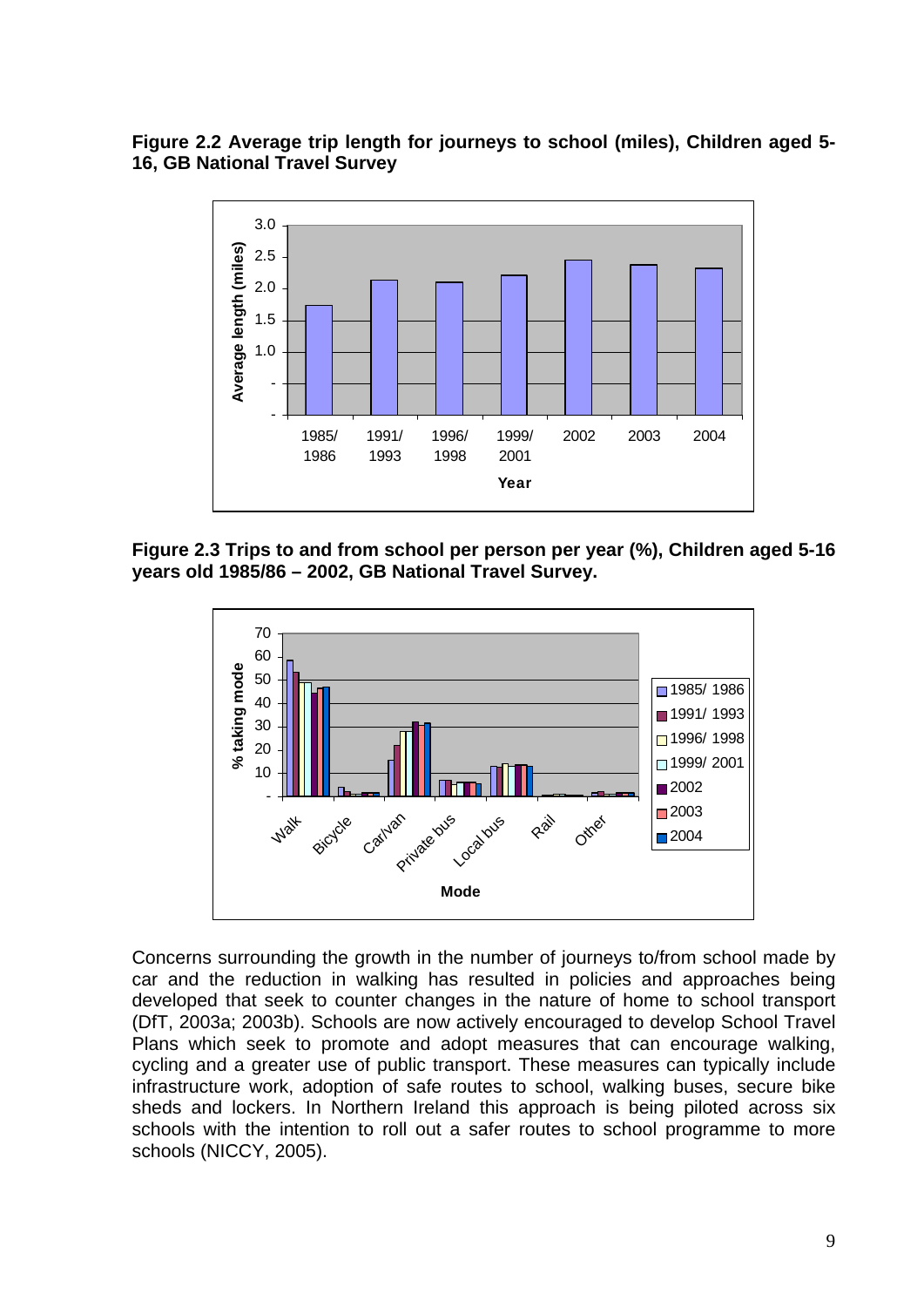# <span id="page-4-0"></span>**2.3 School Transport Provision**

In Northern Ireland, the DRD, DOE, Translink and DE(NI) and the ELBs are responsible for the regulation and provision of home to school transport. Despite a general decline in the pupil population, during the school year 2004/2005 the number of school children in Northern Ireland was  $316,570^6$  $316,570^6$  $316,570^6$ , and of those, 31% were in receipt of free home to school transport. Free school transport is administered by the ELBs by a variety of methods including: the issuing of free bus passes/tickets for public transport, ELB buses, contract hire of minibuses and taxis, and the payment of allowances for car travel. Evidence from the 2004/2005 DE school census for Northern Ireland indicates a mixture of provision for school transport. Data shows that for those pupils who are eligible for free school transport, most use public services provided by Translink (54%) with 29% using ELB vehicles, while private hire of public transport and taxis accounts for 5% of free school transport services (Table 2.4) (DE, 2005). Translink provides daily home to school transport for around 65,000 pupils (NI Assembly, Committee for the Environment, 2001). In comparison lower proportions of children are in receipt of transport assistance in England and Wales than in Northern Ireland. The DfES/Confed survey shows that around 700,000 pupils in England, including around 75,000 attending special schools, receive free home to school transport every day. This corresponds to about 10% of all pupils. In Wales, around 100,000 pupils, approximately 20% of the pupil population, receive free home to school transport (DfES/Confed, 2004).

In Northern Ireland home to school transport assistance is offered on a restricted basis. Since 1997 free home to school transport is provided to the 'nearest suitable school' rather than school of choice (DE, 1996). It remains to be seen with introduction of more parental choice under the post-primary review whether this may change. To determine which pupils should receive assistance the ELBs use the mechanism of statutory walking distances. A pupil living beyond this distance will receive home to school transport assistance. As a mechanism for allocating limited resources it is widely used across the UK by local authorities to determine eligibility for free school transport. In Northern Ireland, as defined in the Education and Libraries (NI) Order 1986, these statutory walking distances are 2 miles for a pupil under 11 years old and 3 miles for older school children. Children with Statements of Special Educational Need are not subject to these arrangements and receive free home to school transport. This differs from the rest of the UK where under the Education Act 1996 the statutory walking distance is 3 miles for pupils 8 and over and 2 miles for pupils aged under 8, in both cases measured by the nearest available route. The 1996 Act, for England and Wales, also allows LEAs to adopt walking distances lower than the statutory ones, if they so wish. Many authorities operate reduced distances, some to 1.5 miles for primary pupils and 2 miles for secondary pupils. In Scotland many local authorities operate schemes where the statutory walking distance is as low as 1 mile. In Wales several unitary authorities have reduced the distance to 1.5 miles for primary schools and 2 miles for secondary pupils (DE, 2002). A survey of home to school transport showed that 22 LEAs in England (approximately 15%) had policies providing for lower walking distances for primary aged pupils (DfES/CONFED, 2004). This research also found that in England 120 LEAs (around 80%) provide free transport to denominational schools, although many ask for proof that pupils' parents adhere to the relevant faith and/or limit the provision by setting limits to the distance travelled (for example, transport provided

 $6$  Source: DE Northern Ireland School Census 2004/2005 for pupils at post-primary, primary and special schools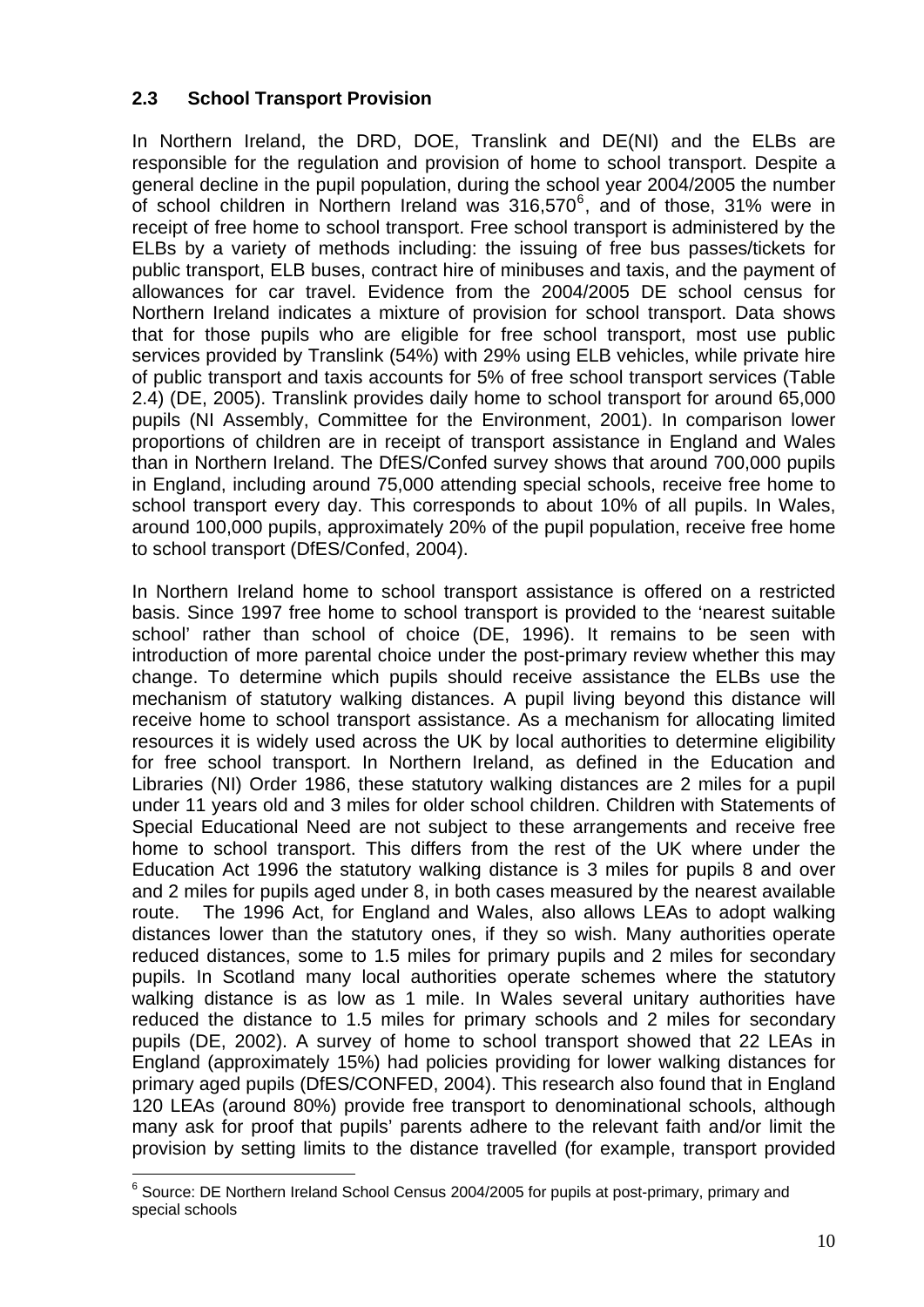<span id="page-5-0"></span>for a distance of up to 5 miles) or travel time (transport provided up to a radius of 75 minutes from the school). In Wales 13 LEAs (approximately 60%) provide free transport for at least some pupils who attend denominational schools, with two more providing transport on a discretionary basis (DfES/CONFED, 2004)<sup>[7](#page-5-0)</sup>. In Northern Ireland the picture is more complicated due to the larger number of school management arrangements and the sectarian divide which have placed additional demands on the system in terms of meeting the requirement of 'nearest suitable school'.

More recently concerns have been raised about the use of statutory walking distances (House of Commons, 2004), although in Northern Ireland the public inquiry in 2000-01 into school transport did not address this issue. NICCY have recently received complaints relating to children travelling large distances of up to 20 miles and transport assistance being refused because there was a closer school. In these cases the closer schools did not have the desired religious mix or were not nondenominational (NICCY, 2005). Research for NICCY has pointed out that: 'Children attending Irish-medium and integrated schools have particular difficulties with access to suitable transport. The wider spread of schools means that children often have further to travel and, there is a concern that, as newcomers, these sectors lose out to more established schools in transport planning' (Kilkelly et al, 2004; NICCY, 2005). In Northern Ireland it has been suggested that the three mile rule can restrict assistance to children for whom the school attended is the nearest suitable school in one of a number of categories – maintained, controlled, Irish Medium, integrated, denominational and non-denominational grammar (Kilkelly et al, 2004).

 $<sup>7</sup>$  In England and Wales there is no statutory duty requiring LEAs to provide transport to</sup> denominational schools, where these are not the 'nearest suitable school' for pupils. Many denominational schools were sited by agreement between dioceses and LEAs, on the basis that pupils would continue to receive free transport. Current DfES guidance states that LEAs will not disturb well-established arrangements for denominational transport, particularly where they are associated with local agreements or understandings about the location of denominational schools (DfES,2004).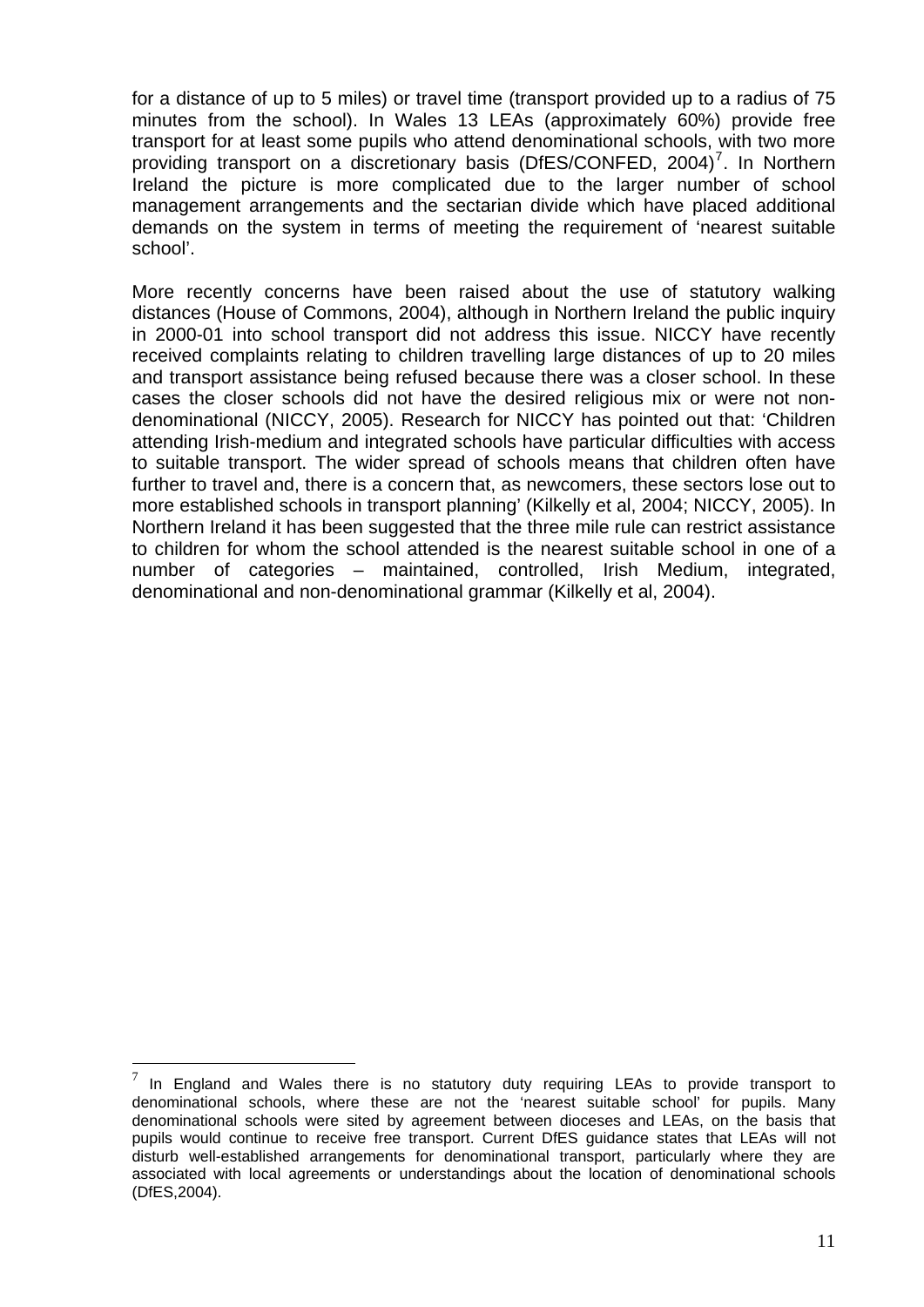| Mode                                     | Primary   | Post-Primary              | Integrated |              | Special        |                      |           | Irish-Medium |                      | Total |
|------------------------------------------|-----------|---------------------------|------------|--------------|----------------|----------------------|-----------|--------------|----------------------|-------|
|                                          |           | Excluding (Excluding FE & | Primary    | Post-Primary | Children       | Children             | Children  |              | Primary Post-Primary |       |
|                                          | special   | special children)         |            |              |                | attending attending  | attending |              |                      |       |
|                                          | children) |                           |            |              | Primary        | Post-Primary Special |           |              |                      |       |
|                                          |           |                           |            |              | Schools        | Schools              | Schools   |              |                      |       |
| <b>Board Vehicles</b>                    | 13272     | 11212                     | 106        | 274          | 114            | 43                   | 2827      | 32           |                      | 27880 |
| 2. Private Hire of Public Transport      | 571       | 189                       | 182        | 239          |                |                      | 151       | 47           |                      | 1379  |
| 3a Ulsterbus                             | 1574      | 43499                     | 137        | 3875         | $\overline{2}$ | 96                   | 12        | 5            | 76                   | 49276 |
| b Citybus                                | 47        | 1810                      | 314        | 648          | Ю              |                      |           | 20           | 68                   | 2907  |
| c Northern Ireland Railways              |           | 642                       |            | 167          |                |                      |           |              |                      | 814   |
| d Lough Swilly                           |           | 136                       |            |              |                |                      |           |              |                      | 137   |
| <b>3abc Public Transport Overall</b>     | 1624      | 46087                     | 452        | 4690         | 2              | 98                   | 12        | 25           | 144                  | 53134 |
| 4. Taxi Service                          | 792       | 582                       | 86         | 108          | 795            | 613                  | 1001      | 53           | З                    | 4033  |
| 5. Parent's Car                          | 1075      | 457                       | 289        | 87           | 102            | 37                   | 96        | 36           |                      | 2180  |
| 6. Privately Operated Coach/Minibus 3163 |           | 2825                      | 430        | 976          | 112            | 143                  | 1223      | 98           |                      | 8970  |
| Strangford/Rathlin Ferry<br>7.           |           | 93                        |            |              |                |                      |           |              |                      | 95    |
| 8. Daily Allowances                      |           | 60                        | 44         |              |                | r                    |           | 15           | n                    | 120   |
| <b>TOTAL</b>                             | 20497     | 61505                     | 1589       | 6376         | 1125           | 934                  | 5311      | 306          | 148                  | 97791 |

# **Table 2.4 Home to school transport provision, Northern Ireland (pupils), 2004-2005 (DE, 2005)**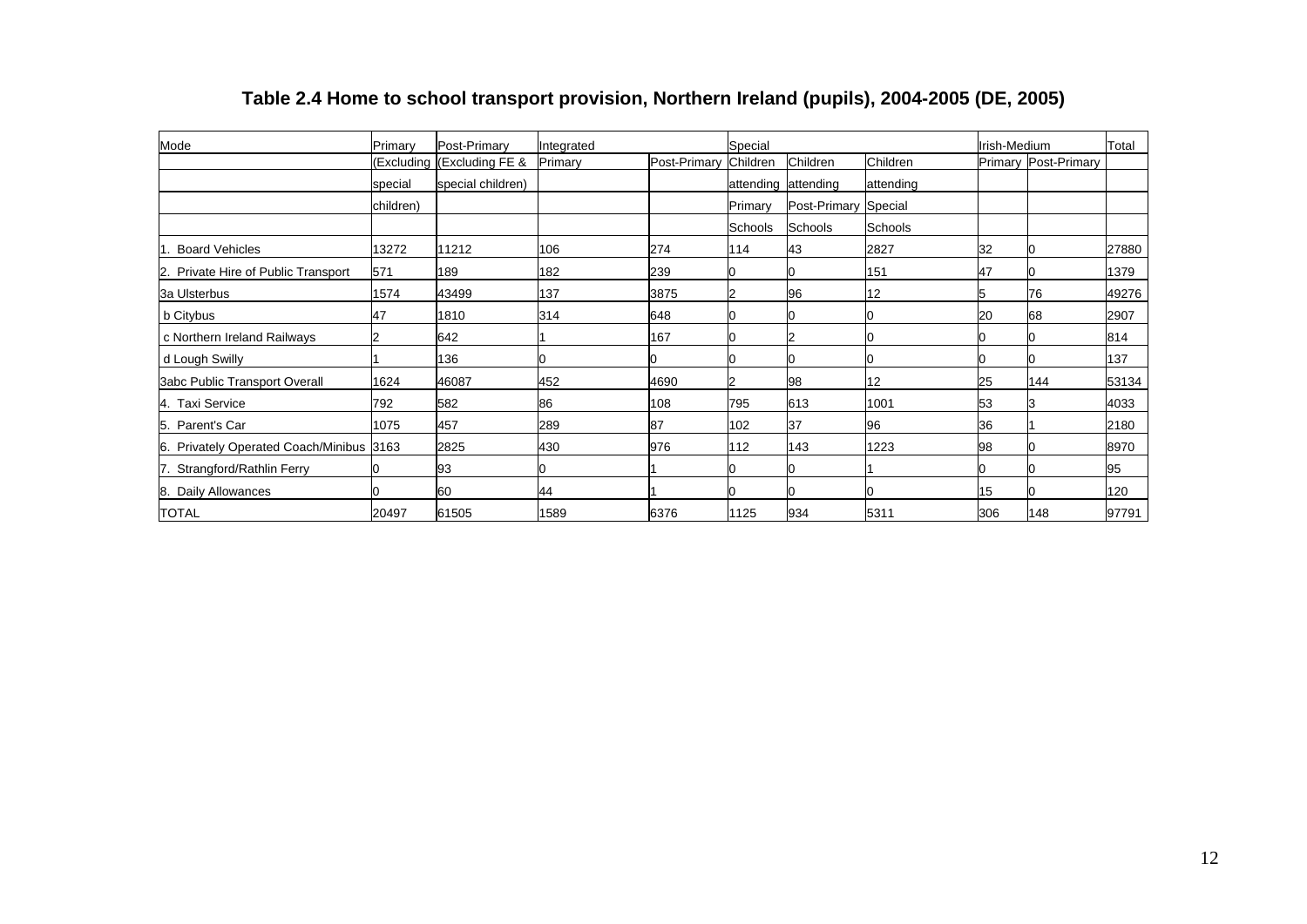<span id="page-7-0"></span>In other parts of the UK, problems with statutory walking distances have also been found, many LEAs feel that their discretionary powers are constrained. The Local Government Association (2003) has argued that the operation of statutory walking distances inhibits efficiency and does not allow local authorities to target resources where they are needed. For example, pupils living three miles from their nearest school might live in an area well served by affordable, good quality, and reliable public transport; whilst pupils in another area, and living 2.9 miles from their nearest school may have poor or even no public transport options available - in effect forcing them into private cars. However, the impact of current legislation is that the former group have to be provided with free home to school transport, whilst the latter are unlikely to get any assistance from the local authority (House of Commons, 2004).

Under the 1996 Education and Libraries (NI) Order (Schedule 13)<sup>[8](#page-7-0)</sup>, parents have a defence to the charge of failing to secure their child's regular attendance at school. This defence rests on proof that their child lives outside the statutory walking distance from school, and that no suitable arrangements have been made for one of the following: a) the child's transport to and from school; b) boarding accommodation; or (c) enabling the child to be registered at a nearer school. The existence of dangerous routes to school does not offer a defence. In Great Britain the Courts have ruled that a route is available if a child, accompanied as necessary, can walk along it with reasonable safety to school. It does not fail to qualify as 'available' because of dangers which would arise if the child is unaccompanied<sup>[9](#page-7-0)</sup>. The Courts have held that LEAs do not have a duty to provide free transport for pupils whose parents have chosen to send them to a school other than the nearest suitable one, even if it is beyond statutory walking distance. LEAs may help in such cases if they wish, but it is for each authority to decide whether or not to do so (DfES, 2004). A longer route can be measured if the shorter route is deemed too hazardous but this process can lead to disputes over whether the shorter route is hazardous<sup>[10](#page-7-0)</sup>. The House of Commons Transport Committee has commented:

*"The statutory distances of over three miles for children over eight, and two miles for children under that age, do not distinguish between urban and rural areas and take no account of the nature of the route. As one witness pointed out, 'A walk of a mile across a park, as I do in the morning, is one thing; a walk of a mile along an A road without a footway is quite a different thing'. Moreover, they were set when car ownership and the level of traffic was far lower than today." (House of Commons Transport Committee, 2004, p6)* 

In Northern Ireland ELBs have some discretion in deciding who receives transport assistance, with assistance for children who live within the statutory walking distances being limited, unless they are statemented. Under the 1986 ELB (NI) Order transport assistance can be provided within the walking limit if it is deemed necessary. These circumstances may include where bearing the full cost of transport to school could be difficult for parents in low income families. Recent research suggests that there needs to be clarification of the role of ELBs and DHSSPS with regard to provision for children in need (Kilkelly et al, 2004; NICCY, 2005). This

<u>.</u>

<sup>&</sup>lt;sup>8</sup> Section 444(4) of the 1996 Education Act for England. Wales and Scotland

 $9$  George V Devon County Council found that ' it was reasonably practicable for a nine year old to be accompanied to school along an unlit rural road with no footpath, used tractors, milk tankers and cattle trucks' (House of Commons, 2004, p6)

 $10$  In Denmark legislation requires that every child has a safe route. If there is no such route free transport must be provided.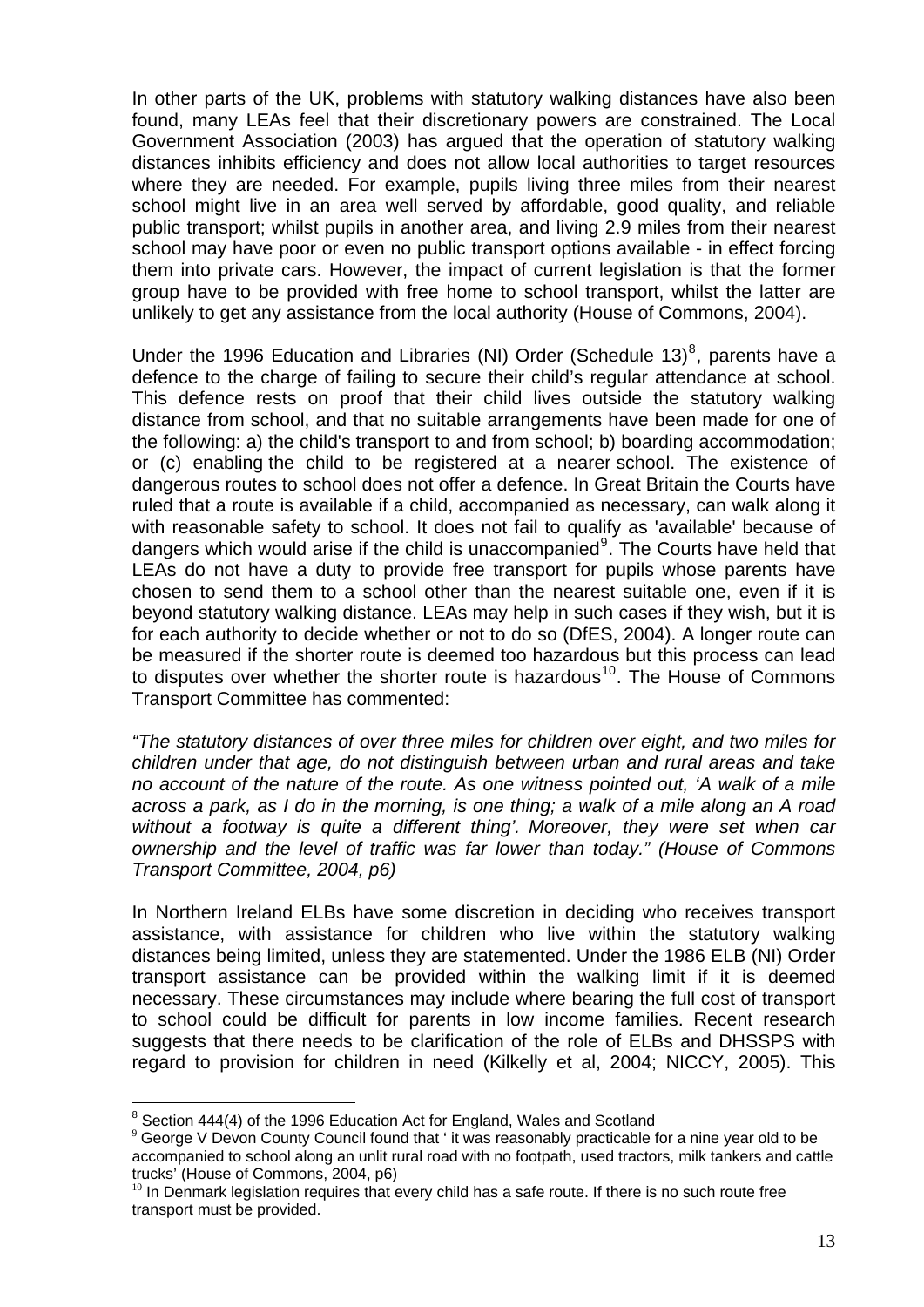<span id="page-8-0"></span>research also found that Educational Welfare Officers expressed concern about children in low income families being able to afford bus fares, and because in some cases it would be 'unrealistic because of sectarian areas to expect the child to walk to school' (Kilkelly et al, 2004, p132). The House of Commons Transport Committee (2004) noted that even though there was general agreement amongst those giving evidence to the Committee that walking distances were no longer appropriate, there was concern that the upper limits should remain and that the abolition of walking distances may discourage walking.

Policy on charges for concessionary seats (spare seats available to pupils living within statutory walking distances) also varies across the UK. In Great Britain, the Transport Act 1985 permits local authorities outside London (with the exception of those in Scotland), to allow pupils not eligible for free school transport to occupy spare seats on school buses, either free or at a subsidised rate (DfES, 2004). DE (2002) reported that the vast majority of Welsh, Unitary and Shire authorities do levy a charge. In London, child rate fares are provided by Transport for London. Local authorities outside London can also establish similar schemes. In Northern Ireland none of the ELBs have introduced concessionary charges due to the administrative costs associated with overseeing this process and because they do not hold operator licences (DE, 2002). There are also differences in the provision of post 16 transport arrangements, with 48% of the LEAs (including the 5 Northern Ireland Boards) reporting that they provide concessionary seats free of charge. In England and Wales, Section 509AA of the Education Act 1996 (inserted by Education Act 2002) places a duty on LEAs and their partners to plan and publish annual transport policy statements locally for pupils over the age of 16. They are required to follow clear criteria about the transport support they will offer to further education (FE) students aged 16-19, to ensure that no student is prevented from accessing or participating in FE due to lack of transport services or support. The legislation was brought into force in England on 20 January 2003, for implementation of transport policies from the beginning of the 2003/04 academic year. The legislation was commenced in Wales on 1 September 2003 for implementation in the 2004/05 academic year (DfES, 2004).

# **2.4 Cost**

The provision of school transport must be viewed within the wider context of management issues associated with the school estate in Northern Ireland. Within the current funding crisis, school transport is a potential target for cuts, as are school meals, school crossing patrols and Special Education Needs budgets (NICCY, 2005). Other on-going pressures on the management of the school estate for DE include: the backlog of capital works on school property, statutory duty (under the Belfast agreement) to encourage and manage Irish Medium and Integrated schools which in turn creates commitments for these schools, increased expenditure on school security measures in light of increased attacks on staff and vandalism, and accelerated costs arising from the policy and legislative environment (e.g. Disability Discrimination Legislation) (DE, 2002). As a result of these pressures the DE in Northern Ireland is seeking ways in which the costs of home to school transport can be contained $11$ .

 $11$ DE have commissioned a review of home to school transport to address the increasing costs associated with this service.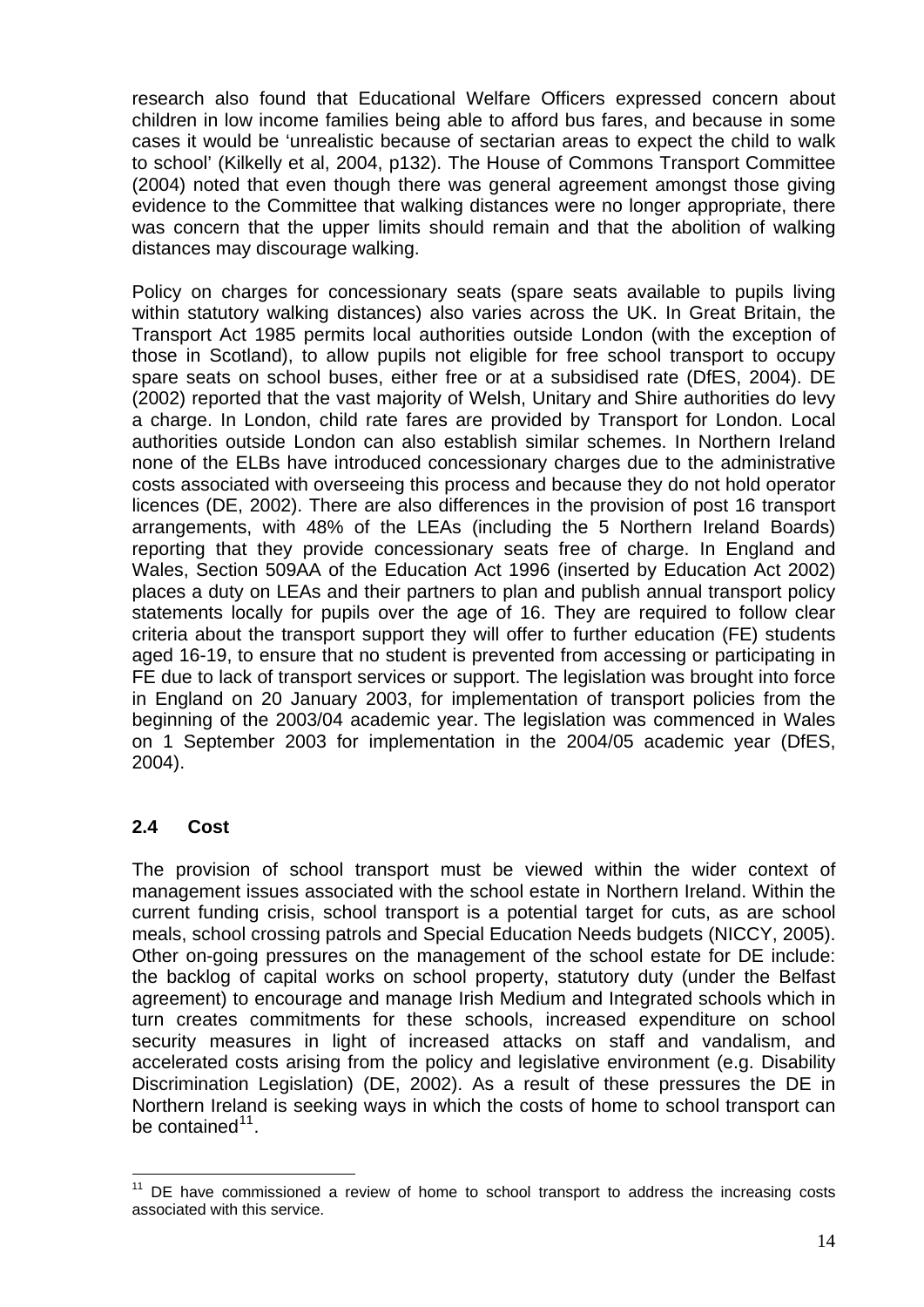<span id="page-9-0"></span>In Northern Ireland around 5% of the annual education budget is spent on home to school transport, £57 million in 2002/2003, in 2004/2005 this figure had risen to £62.5 million. During 2005/2006 the Revised Resource Allocation Plans provided by the ELBs show that they expect to spend around £65 million on home to school transport (Hansard, 2005a). Over the period 2000/2001 to 2004/2005 the cost of providing school transport for primary school children has risen from £2.3 million to £3.2 million (Hansard, 2005b). The average unit cost varies by mode of transport used and is significantly higher for taxi services compared to other modes (Table 2.5).

|                                                                 |      |       |      | <b>GMI</b> |      |          |      |                                       |
|-----------------------------------------------------------------|------|-------|------|------------|------|----------|------|---------------------------------------|
|                                                                 |      | Post- | GMI  | Post-      | IM   | IM post- |      | Mean cost per                         |
| Mode of Transport Primary Primary <sup>13</sup> Primary primary |      |       |      |            |      |          |      | Primary primary Special pupil by mode |
| <b>Board Vehicle</b>                                            | 552  | 479   | 708  | 679        | 219  | 10       | 1518 | 594                                   |
| <b>IPrivate</b><br>hire<br>of.                                  |      |       |      |            |      |          |      |                                       |
| public transport                                                | 195  | 0     | 46   | Ю          | Ю    | 0        | 35   | 39                                    |
| <b>Ulsterbus</b>                                                | 549  | 501   | 876  | 463        | 2724 | 692      | 161  | 852                                   |
| Citybus                                                         | 571  | 477   | 490  | 468        | 500  | 443      | O    | 421                                   |
| <b>NIR</b>                                                      | 333  | 429   | Ю    | 382        | 0    | 0        | 1000 | 306                                   |
| Swilly/Bus<br>Lough                                             |      |       |      |            |      |          |      |                                       |
| Eireann                                                         | 2961 | 554   | 0    | 0          | Ю    | 0        | Ю    | 502                                   |
| Taxi service                                                    | 1965 | 1876  | 924  | 2344       | 2487 | 6342     | 1989 | 2561                                  |
| Parent's car                                                    | 497  | 466   | 338  | 595        | 1690 | Ю        | 1147 | 676                                   |
| Privately operated                                              |      |       |      |            |      |          |      |                                       |
| Coach/Minibus                                                   | 1112 | 689   | 1139 | 800        | 1369 | 0        | 1464 | 939                                   |
| Strangford/Rathlin                                              |      |       |      |            |      |          |      |                                       |
| Ferry                                                           | l0   | 147   | 0    | Ю          | Ю    | 0        | 0    | 21                                    |
| Mean<br>cost<br>per                                             |      |       |      |            |      |          |      |                                       |
| school<br>pupil<br>by                                           |      |       |      |            |      |          |      |                                       |
| type                                                            | 874  | 562   | 452  | 573        | 899  | 748      | 731  |                                       |

#### **Table 2.5 Northern Ireland Average Unit Cost (£) per pupil by mode of transport and school type 2004/2005[12](#page-9-0) (based on data supplied by DE)**

In 2002, compared to other parts of the UK, Northern Ireland spent a larger proportion of their education budget on school transport despite the average cost per pupil being the lowest in the UK (DE, 2002; Sean Thorthwaite Consultants, 1998) (Table 2.6). A larger proportion of children are in receipt of transport assistance, 33% compared to 16% in the UK as a whole (DE, 2002) and the population is more sparsely distributed. The average cost is lower, however, for a number of reasons. A larger number of children use the public transport system and ELB vehicles, while in GB greater use is made of contract transport<sup>[14](#page-9-0)</sup>. LEAs in GB have experienced high levels of inflation in the cost of all types of bus provision for home to school transport. Secondly, fewer special needs children are transported (6.5% in NI compared to 10% in rest of the UK in 2002).

<sup>&</sup>lt;u>.</u>  $12$  Costs based on expenditure on home to school transport and pupil numbers for the financial year 2004/2005.

 $13$  Includes both controlled post primary and voluntary grammar schools.

 $14$  The variation in costs need to be treated with degree of caution as they reflect different operating conditions. Home to school transport costs are influenced by factors such as the nature and level of local concessionary fare schemes, the balance of pupils with SEN attending mainstream and special schools, the safety of walking routes to school, population and school sparsity, inclusion policy, support for pupils attending selective schools, and the number and location of denominational schools.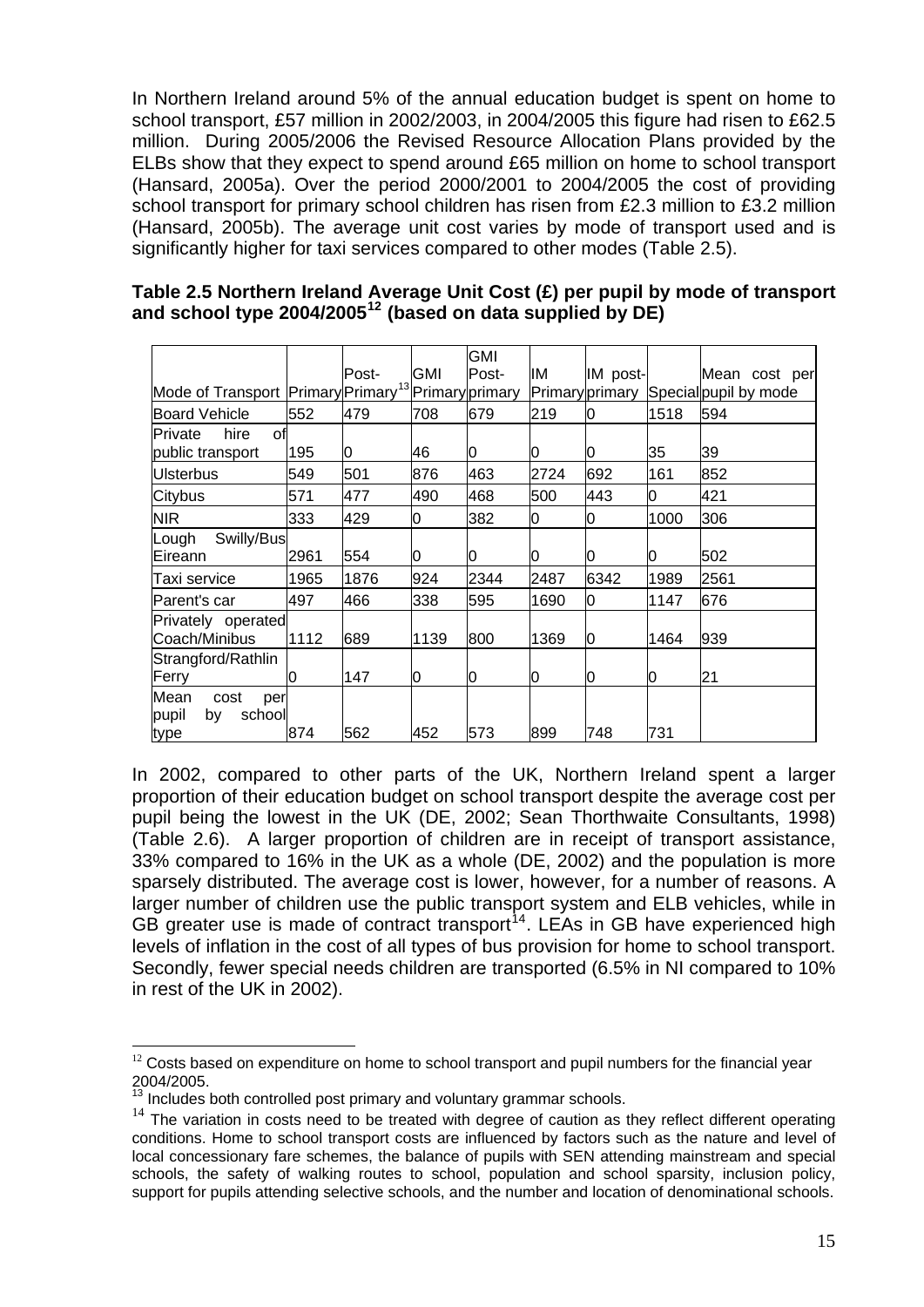| Region                    | Average Unit Cost £ |
|---------------------------|---------------------|
| Northern Ireland          | 381                 |
| Met Areas/London Boroughs | 721                 |
| Scotland                  | 515                 |
| <b>Shires</b>             | 542                 |
| <b>Unitaries</b>          | 599                 |
| Wales                     | 392                 |
| <b>All Authorities</b>    | 517                 |

#### <span id="page-10-0"></span>**Table 2.6 Average Unit Cost of Home to School Transport (DE, 2002)**

The recent rises in the costs of home to school transport has been attributed to a number of factors. These factors include the rising cost of public transportation provided by Translink due to increased operating costs associated with increases in labour costs and high levels of vandalism. Increases in the cost of fuel and the higher than average fleet age are also factors that have contributed to the costs increases. Translink has, however, been criticised for raising prices above inflation for school travel passes that are paid for by the ELBs, this has typically been between 4-5% over the period 1999/2000 to 2003/2004. As a result some ELBs have been prompted to look at running their own services. However, Translink have argued that a level of discount continues to be enjoyed by the  $ELBs<sup>15</sup>$  $ELBs<sup>15</sup>$  $ELBs<sup>15</sup>$ . The ELBs and some commentators view this payment as a cross-subsidy between public transport and education, Translink on the other hand argue that there may well be a significant cross-subsidy in favour of school transport (i.e. within Ulsterbus revenues from profitable routes). Whichever view is taken this cross-subsidy persists because the home to school transport service makes an important contribution to the commercial operation of the bus network in Northern Ireland. It is widely recognised that the Ulsterbus network, which is a fully integrated model both between different operations and depots/districts, with a high level of inter-working on shared routes means that there are some efficiencies and a reduction in costs. Without the integrated Ulsterbus network in the rural areas operating costs could be higher. Indeed where services are available to the public they qualify for the Fuel Duty Rebate from Government.

In Northern Ireland the number of children with Special Education Needs has increased. This section of the pupil population (which in 2004/2005 accounted for 7.5% of the school population (representing 7370 pupils) is entitled to free transport provision, and are transported on a combination of ELB vehicles, taxis and private hire minibuses and coaches, although a small number of children with statements of special needs are issued with bus passes for Translink services if it is felt that this is suitable (DE, 2005). Also larger numbers of pupils are travelling to integrated schools. The scheduling of different services due to schools having different finishing

<sup>1</sup>  $15$  A 'flat' head rate per pass is negotiated with ELBs, for entitled children, and is based on a costing exercise (carried out every 3-5 years) of the total value of fares for all the individual journeys involved, apportioned at a standard rate per pupil. The price used is the cheapest adult journey which is normally the 40 journey/monthly ticket. For school pupils under 16, the cheapest adult fare is halved. An additional discount is then applied to the head rate (in 2004 the discount was 5%). For pupils not entitled to an ELB pass parents can purchase season tickets. The cost for these tickets is based on the 40 journey commuter ticket (price halved for pupils aged under 16) divided by 20 to give a daily fare. This is then multiplied by the number of school days for which the pass is valid. Ulsterbus receive more revenue from the non-entitled pupil pass because the company is paid concessionary fare recovery by DRD under the current scheme.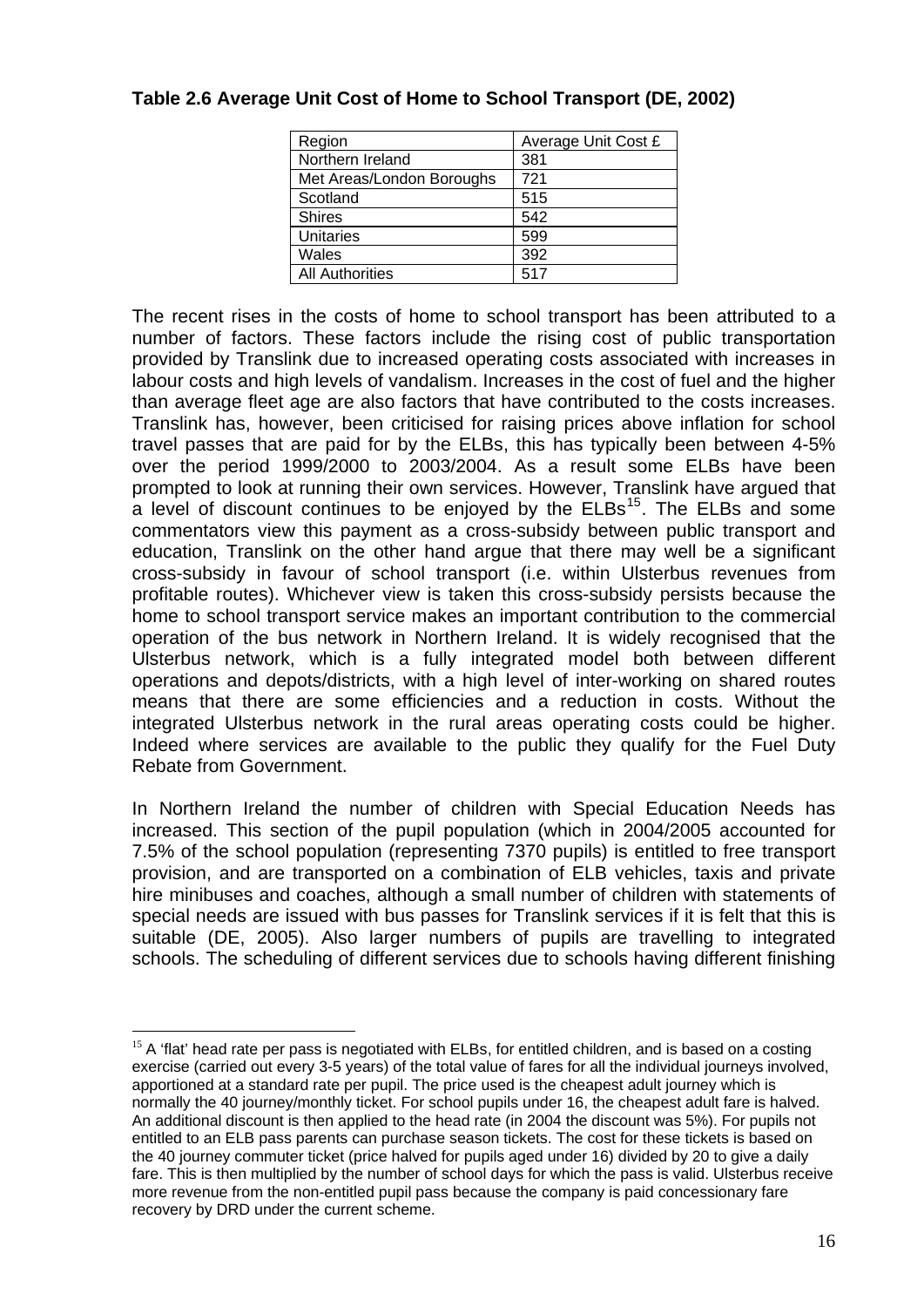<span id="page-11-0"></span>times and holiday arrangements also contributes to rising costs<sup>[16](#page-11-0)</sup>. In addition the ELB fleet is ageing which has substantial costs associated with a vehicle replacement strategy. In Northern Ireland there is a perceived disadvantage by DE in the use of Board vehicles due to the replacement backlog as a result of lack of capital funds (DE, 2002).

In GB, the cost of all types of bus provision has risen faster than inflation. Evidence from recent surveys of local authority bus contracts by the Association of Transport Officers (ATCO, 2003) has indicated that in 2003 school bus contracts increased by 12% and public bus contracts by 15%. A number of factors have been attributed to this rise by operators, local authorities and LEAs such as: fuel costs; driver wages; insurance costs; new vehicle standards covering emissions; accessibility regulations stemming from the Disability Discrimination Act; and competition legislation which they claim inhibits collaboration and innovation; the Transport Act places limits on maximum contract length which they say inhibits operators from purchasing new and/or dedicated vehicles; and, poor pupil behaviour reducing the number of operators prepared to tender for school transport contracts (DfES, 2004). Conversely the amount spent, in England, by LEAs on home to school transport has also increased above the rate of inflation. The total spend on home to school transport is around £0.5bn and rising<sup>[17](#page-11-0)</sup>. In 2001/02 nearly half this amount (£254 million) was spent on pupils travelling to special schools. A recent survey by DfES/CONFED (2004) has shown a wide variation in the transport costs of LEAs ranging from £375 to £1000 per pupil in mainstream schools. LEA expenditure per capita on school bus services is inversely related to population density, because of the greater need to provide school transport in rural areas. Rural LEAs also tend to provide a higher proportion of school transport through contracted bus services, because there are fewer public bus services (Table 2.7).

| <b>LEA Type</b> | Cost per pupil<br>mainstream school (£) | Cost per pupil<br>special school (£) |
|-----------------|-----------------------------------------|--------------------------------------|
| PTE.            | 490                                     | 2445                                 |
| County          | 615                                     | 3053                                 |
| London          | 1185                                    | 2749                                 |
| Unitary         | 671                                     | 2367                                 |

**Table 2.7 Cost per pupil English LEAs, 2000/2001 by LEA type (Dfes/Confed, 2004)[18](#page-11-0)**

# **2.5 Safety and Home to School Transport**

Safety issues and home to school transport are an area of concern in Northern Ireland. These safety concerns are not only confined to seating arrangements and seat belt provision but also to overcrowding, bullying and supervision. Currently regulations allow three children aged under 14 to share two seats where seatbelts

<sup>&</sup>lt;u>.</u>  $16$  In parliamentary questions on  $8<sup>th</sup>$  November 2005 the Minister for Education Angela Smith stated that information on primary school pupils finishing school at 2pm who are eligible for transport assistance were not available in the format requested by Mr. Donaldson (Hansard, 2005, Column 434W).

 $17$  Figure taken from Regulatory Impact Assessment for the School Transport Bill based on financial data taken from LEAs' Section 52 Outturn Statements submitted to the DfES from 1999-00 onwards and the ODPM's RO1.

 $18$  Figures derived from Dfes/Confed survey based on a sample number of local authorities in each LEA category.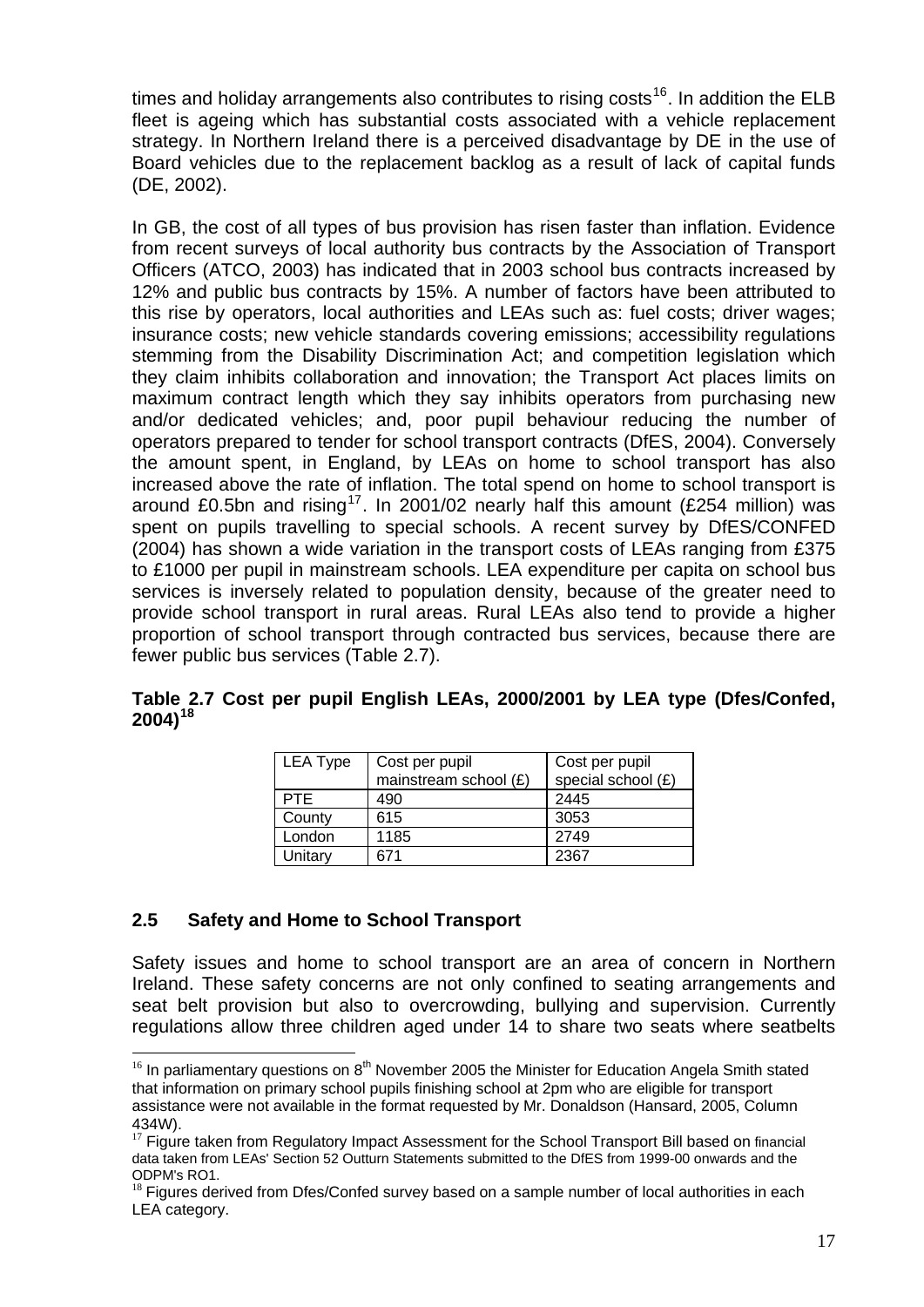are not fitted. The public inquiry and subsequent report of the Northern Ireland Assembly's Environment Committee (NI Assembly, Committee for Environment, 2001), which made 28 recommendations, highlighted a number of safety issues. These included the '3 for 2 rule', children standing on buses and limited availability of seatbelts. Key recommendations contained in the Environment Committee Report included the: abolition of the '3 for 2 rule'; introduction of no standing on school buses thereby providing seats for all children entitled to transport; progressive introduction of seatbelts on all school buses; and to improve signage and introduce flashing lights on school buses so as to warn drivers that children are embarking or disembarking (Northern Ireland Assembly Committee for the Environment, 2001). It has subsequently been estimated that the expenditure required to implement the 28 recommendations in full would cost between £140 million and £185 million per annum in capital expenditure alone. In 2003, the DoE published a report on the development of a framework for cost-benefit analysis of the recommendations made by the Environment Committee (DoE, 2003). This report noted that action had been taken in relation to the progressive introduction of seatbelts and flashing lights on some buses with all new ELB buses having seat belts fitted as standard. Concerns were also raised in this report that accident rate data (accidents per student passenger mile travelled, accidents per student passenger journey or accidents per bus mile) were needed to ensure a robust comparison of school bus accidents and that currently any studies have only been undertaken at a 'broad and insufficient level'. It has also been noted that:

*"it is possible that Northern Ireland may perform even better in global/regional comparisons given the remoteness of rural communities, particularly if they are comparing areas of similar size, geography and remoteness. This will be a critical point in the…. cost benefit analysis as the accident rate determines the quantification of safety benefits and disbenefits" (DoE, 2003).*

# **2.5.1 3 for 2 seating provision and standing on buses**

There are legal limits to bus occupancy. The Public Service Vehicle Licence stipulates the maximum number of passengers a vehicle can carry, any passengers in excess of this number would be in breach of the regulations except where the 3 for 2 seating concession is applied. This concession allows operators where buses are not fitted with seatbelts to carry additional seated passengers if they are aged 14 years and under. For example, Translink on their stage carriage services and contracted services operate to a limit of 75 which on a 53 seater bus allows a maximum of 22 passengers to stand but under the 3 for 2 concession this can be increased to 101. 3 for 2 is allowed on ELB and private operator's buses under contract to the ELBs.

The public inquiry on school transport recommended that the 3 for 2 capacity concession operated by the ELBs and Translink should be abolished and that this would require ELBs to stipulate in their contracts one for one seating and a Regulatory Impact Assessment to evaluate costs and benefits of the abolition (NI Assembly, Committee for the Environment, 2001). The DoE is currently undertaking the Regulatory Impact Assessment and the findings have yet to be published. The NI Assembly report (2001) noted that at the time that the DoE had stated that buses remained a 'relatively safe form of transport' and felt that it would be difficult to demonstrate that significant road safety benefits would accrue from changes in the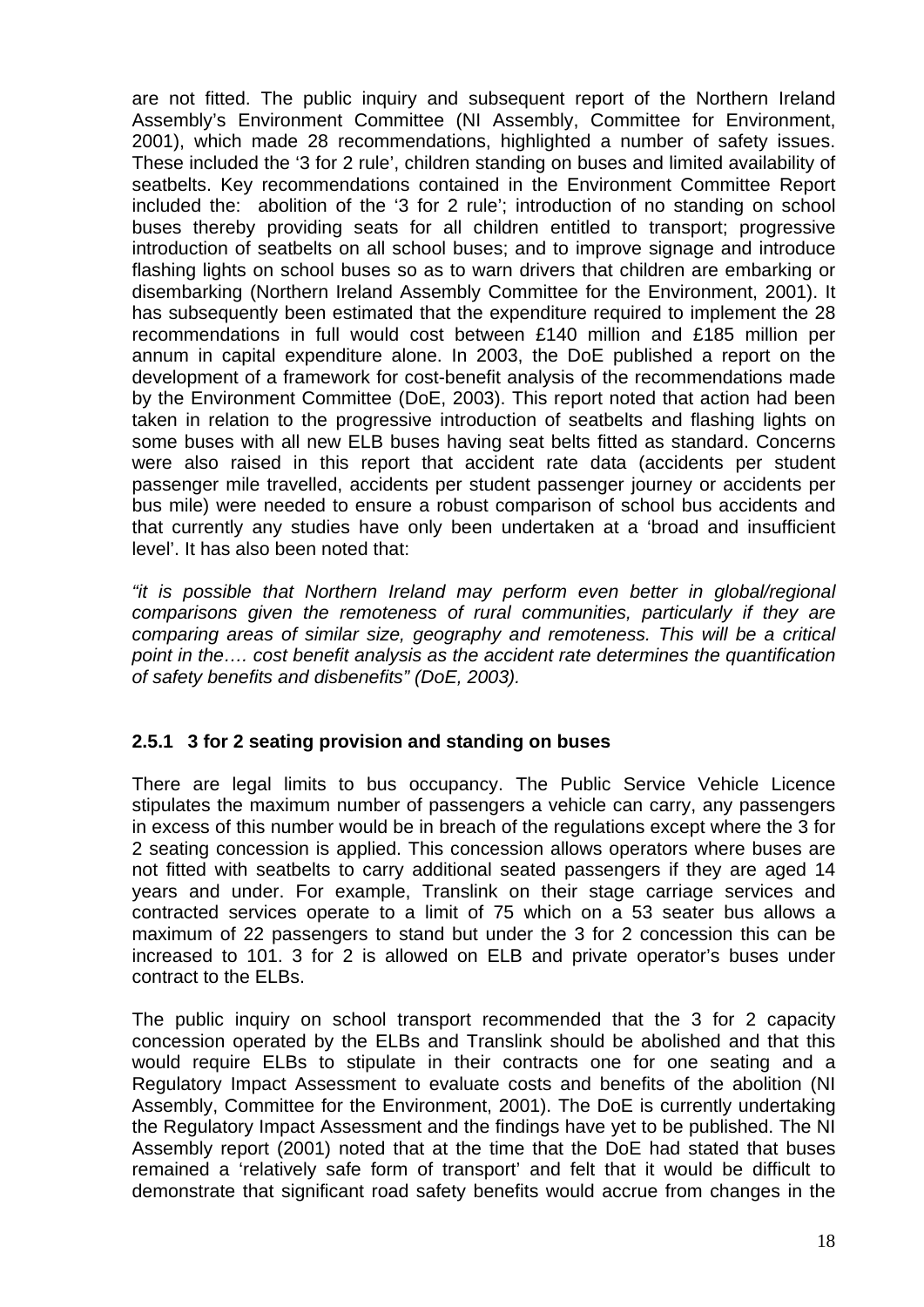<span id="page-13-0"></span>regulations. However, data provided by the RUC at the time of the inquiry, found in the 5 years prior to 2000 that 413 children had been injured whilst travelling to or from school<sup>[19](#page-13-0)</sup>. The Committee in response commented:

*"The Committee has serious concerns with the high numbers of children injured in what DoE consider is a relatively safe form of transport" (NI Assembly, Committee for Environment, 2001, para 2.2.3)* 

Discussions with stakeholders (steering group and Translink) by Booz Allen and Hamilton on behalf of the DoE, in 2003, revealed a number of concerns surrounding the abolition of standing on buses and the 3 for 2 rule, which are seen as being strongly inter-related. Both of these measures are seen as a capacity buffer which allows extra students to be accommodated on busy days and unexpected increases in demand. This report also felt that there was a strong basis for arguing that only one of the rules should be abolished, in light of budget constraints, to increase bus capacity because bus drivers are unlikely to allow 3 for 2 seating and standing simultaneously to the full theoretical capacity (DoE, 2003, p15). The report also highlights the need for operational flexibility as a key requirement of bus operation. Translink, in commenting on the recommendations for 3 for 2 seating provision and standing on buses have stated:

"*The '3 for 2' rule is a Europe-wide regulation which permits 3 scholars to be legally carried on a bus for every 2 seats provided. Generally, Translink does not use '3 for 2' when planning services but applies the approved passenger capacity (seated and standing). However the '3 for 2' rule does provide a 'safety valve', in that at the start of term or on occasions where there are additional children at the roadside they can be legally carried rather than be left behind, with other attendant safety risks. Standing capacities on buses are governed by UK regulations. Translink abides by these, and accordingly the standing capacity is taken into account in planning services. Before the start of each school year Translink's local managers work with Education and Library Boards (ELBs) and schools to plan schools services. Adjustments are continually made in an effort to manage scholars travel arrangements as effectively as possible*" *(Translink, 2005)*

During the inquiry, a number of groups expressed concern at the '3 for 2' rule<sup>[20](#page-13-0)</sup>. Translink, in their submission to the Inquiry indicated to the committee that:

*"allegations of overcrowding were invariably unfounded when measured against the*  legal limit for the vehicle. Indeed Translink advised the Committee that it is not its *policy to make use of 3 for 2 provision within the regulations to any significant degree, stating that it operated a voluntary planned limit of 75 pupils. Nevertheless the bus drivers were aware of the rule and this gives them the margin they require on day to day basis to pick up a number of children travelling to school, otherwise they may have to left at the road side or at bus stations" (NI Assembly, Committee for Environment, 2001, para 2.4.3)* 

The displacement of pupils from buses as a result of the proposed abolition of the 3 for 2 seating rule and standing, and the reduction in bus capacity may mean that children will be exposed to higher risks of injuries or fatalities on their journey home or to school. Translink are also concerned that school bus revenues are insufficient

<sup>&</sup>lt;sup>19</sup> RUC data submitted to the Inquiry covered the period 1995-1999 inclusively.<br><sup>20</sup> GCCNI, Ulster Teachers Union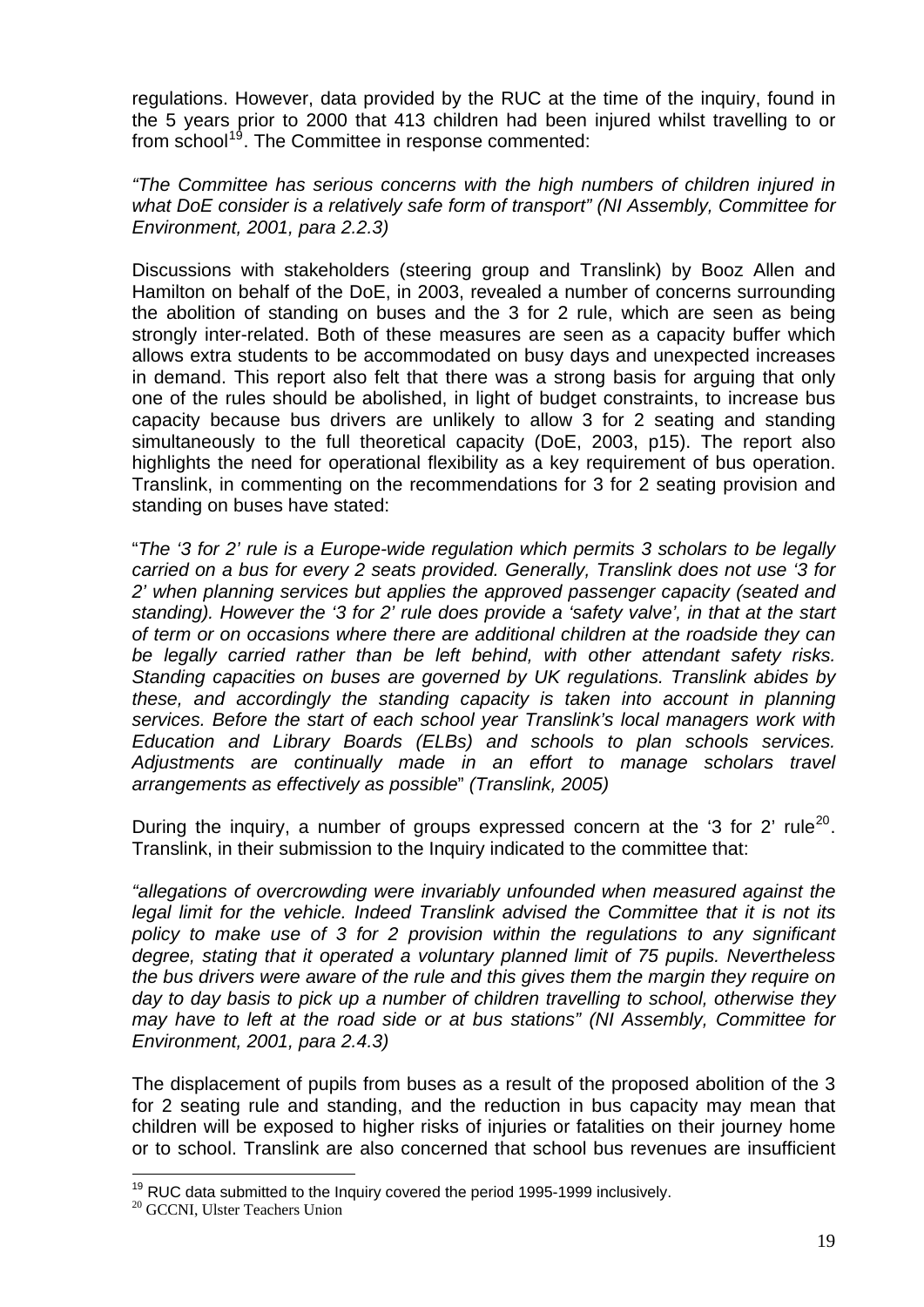<span id="page-14-0"></span>to cover the cost of providing extra capacity. As DoE (2003) comment 'Translink is only incentivised to provide sufficient capacity to meet effective demand as opposed to theoretical demand'. Multi criteria analysis of the public inquiry recommendations linked to the NATA appraisal framework was presented in this assessment and presents a number of the arguments used to assess the effect of the abolition of '3 for 2' and standing (see Table 2.8).

Translink's main concern with the recommendations contained in the inquiry report were predicated on an assumption that there was a dedicated fleet of school buses, whereas in reality several fleets are used to operate school services. As a result, the costs of implementing the recommendations would apply to all the fleets. Translink have also estimated that if '1 for 1' seating were introduced an additional 340 vehicles would be required if '3 for 2' and standing were both abolished, and seat belts required. The removal of '3 for 2' would require an additional 20 vehicles – a smaller number of vehicles as it is the company's internal policy to minimise the use of the 3 for 2 concession. Translink have also emphasised that '3 for 2 seating is only used for about 5% of the time on about 3% of the network (on short routes). It has also been argued that 3 for 2 seating cannot be implemented due to the amount of baggage carried on buses by pupils (DoE, 2003). Evidence presented to the NI Assembly Environment Committee suggested that 'significant use of '3 for 2' is occurring on a regular basis on Translink vehicles'.

The NI Assembly Committee also raised a number of important issues about the operation of '3 for 2' surrounding the ability of drivers to check for numbers, the difficulty of fitting large numbers of children on a bus, the amount of distraction this could cause the driver and the contribution that overcrowding makes to misbehaviour on buses. More recently, DoE commissioned a study of bus occupancy (for May and September) across each of the ELB areas on Translink, ELB and private operator services (DoEa, 2005; DOE, 2005b). The May survey indicated that overall 3% of Translink services, 5% of ELB and 17% of private operator services were using 3 for 2. Instances of standing were also reported on Translink (33%, n=135 buses with instances of standing) and private operator buses (12%, n=7 buses with instances of standing). No instances of standing were found on ELB services<sup>[21](#page-14-0)</sup>. A further survey conducted in September at the start of the academic year found that there was an increase in the operation of 3 for 2 which represented 8% of services overall (Translink 7% (n=28 buses); ELBs 8% (n=7 buses) and private operator 11% (n=7 buses)). The majority of standing instances were also found to occur on Translink services at this time of year, that is 44% of buses (n=177 buses) compared to 2% of ELB buses and 8% of private hire buses.

 $21$  In the report DoE cite criticism of the approach taken in this study. The Principal of Down High School in Downpatrick indicated that because the occupancy surveys were undertaken in May the survey would not reflect conditions in September. The Northern Ireland Independent Coach Operators Association (NIICOA) expressed concern over the schools chosen especially in the SELB area as there were other schools more susceptible to overcrowding (DoE, 2005, p15).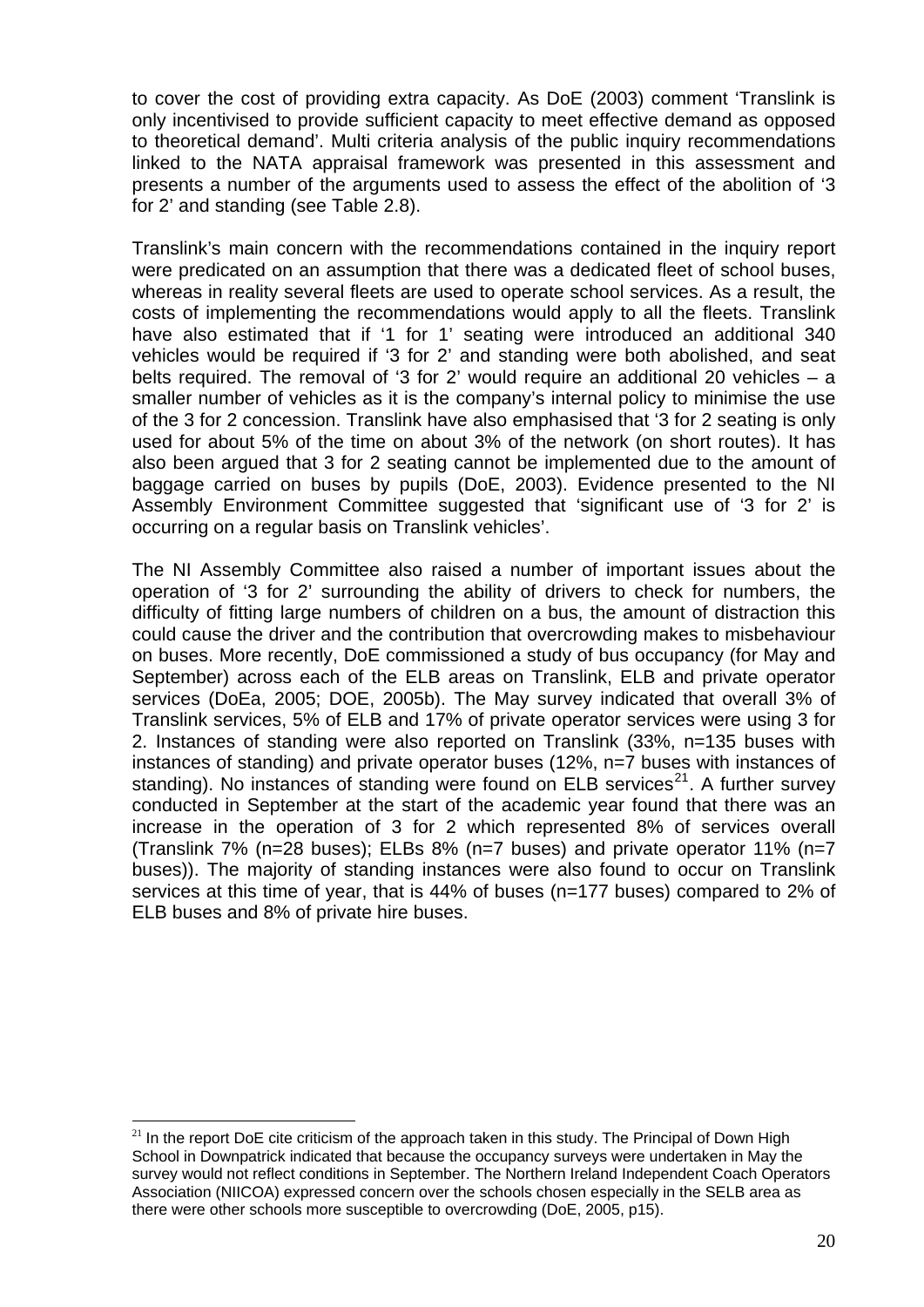#### **Table 2.8 Multi-criteria analysis of the Public Inquiry Recommendations (taken from BAH, 2003), for 3 for 2 seating provision and standing on buses**

| Recommendation                                                                                                            | Impact |                                                                                                                          |
|---------------------------------------------------------------------------------------------------------------------------|--------|--------------------------------------------------------------------------------------------------------------------------|
| 3 for 2 seating provision                                                                                                 |        | Additional vehicles operated will have impact on noise/air quality                                                       |
| Abolition of 3 for 2 capacity concession operated                                                                         |        | Increased road congestion                                                                                                |
| by ELB and Translink                                                                                                      |        | Risks need to be calculated and valued as no proven safety<br>impact of the recommendation exists                        |
|                                                                                                                           | ◻      | Further investigation of evidence on dangers of 3 for 2                                                                  |
|                                                                                                                           | ◻      | Increased number of car trips/walking for concessionary<br>passengers and increased risk of injury to displaced students |
|                                                                                                                           | ❏      | Major capital and operating expenditure                                                                                  |
|                                                                                                                           | ◻      | Bus operators depend on 3 for 2 seating to take up excess<br>demand                                                      |
|                                                                                                                           | ❏      | Travel time savings lost for parents and students                                                                        |
|                                                                                                                           | $\Box$ | Possible loss of revenue for Translink                                                                                   |
|                                                                                                                           | ◻      | Reduction in access for concessionary passengers (up to 2000 on<br>Board buses)                                          |
|                                                                                                                           | ◻      | Potential reduction in Translink services to meet extra costs                                                            |
|                                                                                                                           | $\Box$ | Rural student worse off if seats not available – reduction in<br>accessibility to school                                 |
|                                                                                                                           | ◻      | Recommendation is not consistent with government policy on<br>accessible transport                                       |
|                                                                                                                           | ❏      | Interaction between DRD and DE required                                                                                  |
|                                                                                                                           | $\Box$ | DoE Legislative changes                                                                                                  |
| School children standing on buses                                                                                         |        |                                                                                                                          |
| □<br>ELB specify that every child who is<br>entitled to transport is provided with a                                      | □      | Additional vehicles operated will have an adverse impact on<br>noise/air quality                                         |
| seat (including contract transport and<br>holders on stage carriage<br>pass                                               | ❏      | Increased road congestion                                                                                                |
| services)<br>Applies to organised school<br>$\circ$                                                                       | □      | Risks need to be calculated and valued as no proven safety<br>impact of the recommendation exists                        |
| trip<br>case of non-entitled<br>In.<br>$\Omega$                                                                           | ❏      | Increased number of car trips/walking for concessionary<br>passengers and increased risk of injury to displaced students |
| children operators should                                                                                                 | ❏      | Benefits from reducing severity of injury if accident occurs                                                             |
| identify<br>instances<br>where                                                                                            | ◻      | Major capital and operating expenditure                                                                                  |
| school children stand for<br>longer than the operators<br>quality standard and take                                       | $\Box$ | Bus operator depends on standing capacity to 'mop up'<br>passengers                                                      |
| measures to prevent this<br>◻                                                                                             | ❏      | Cost of implementation high for Translink – will require extra<br>Government funds                                       |
| ELB should require Translink to ensure<br>journey planning system<br>that their<br>provides every pass holder with a seat | ❏      | Reduction in access for concessionary passengers (up to 2000 on<br>Board buses)                                          |
| on a specified bus (even where this                                                                                       | ❏      | Potential reduction in Translink services to meet extra costs                                                            |
| involves a stage carriage service)                                                                                        | ❏      | Rural student worse off if seats not available – reduction in                                                            |
|                                                                                                                           |        | accessibility to school                                                                                                  |
|                                                                                                                           | ❏      | Recommendation is not consistent with government policy on<br>accessible transport                                       |

# **2.5.2 Seat belts**

Following the NI Assembly Environment Committee Inquiry in 2001, the DoE (2003) indicated that action had been taken with regard to the progressive introduction of seatbelts on all new ELB vehicles. Translink on the other hand are legally permitted to transport pupils without seatbelts. Operators, however, view the costs of implementation and enforcement as being high in terms of labour productivity for drivers, journey time for students and parents, capital investment in terms of fitment of audio and video warnings, and compliance costs for example in terms of penalties for drivers and pupils.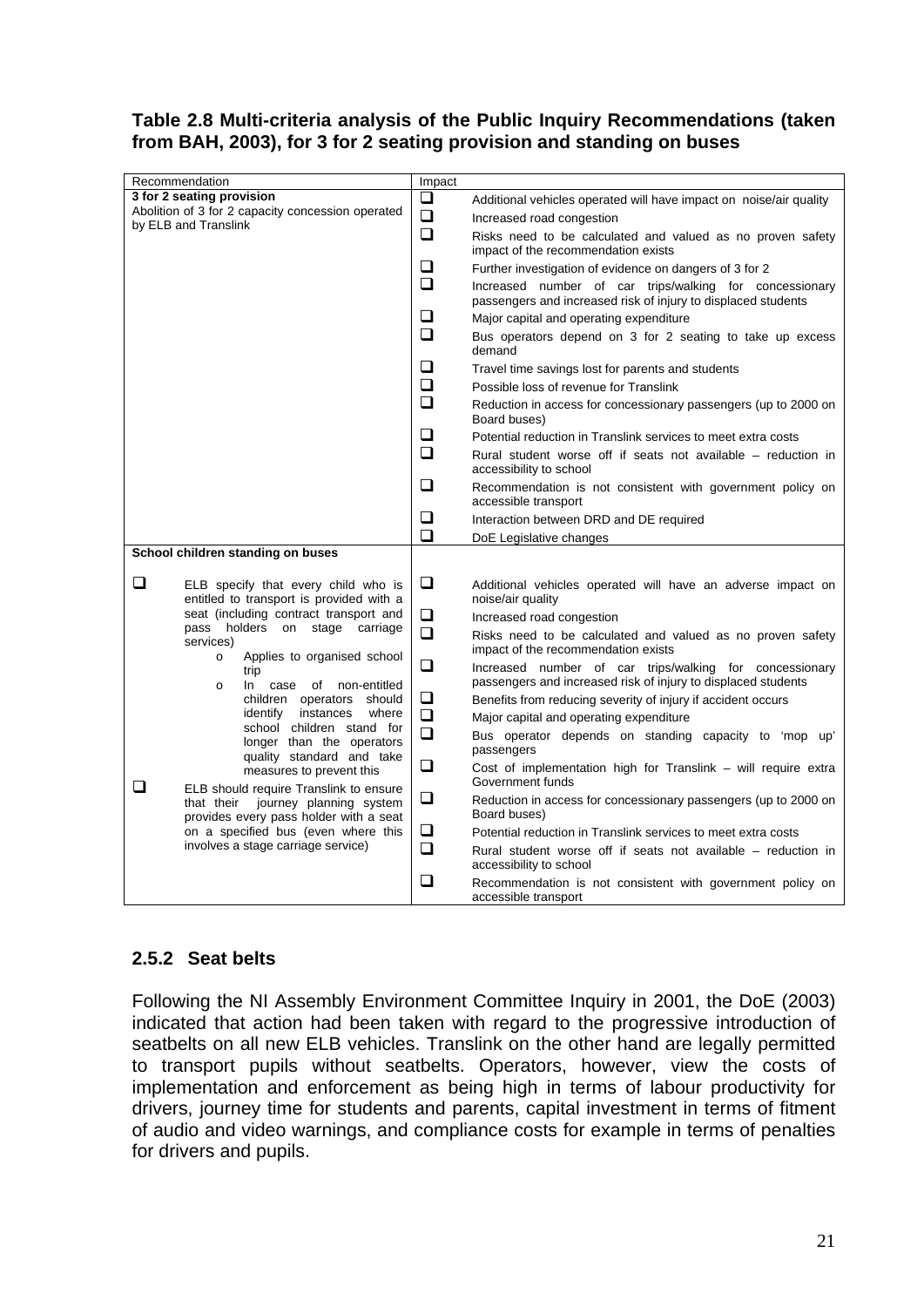<span id="page-16-0"></span>The PSV (Bus) Construction and Use (C&U) regulations require that seatbelts are fitted on faster vehicles (up to 63mph) but seatbelts are not required on buses limited to 56 mph. Evidence on seat belts and injury reduction suggests that their effectiveness may be limited to certain types of accidents. However, more evidence on this is required in order to effectively present an adequate cost-benefit analysis (DoE, 2003). In addition any safety benefits arising from the implementation of a seat belt policy would require enforcement in terms of seat belt wearing.

# **2.5.3 Misbehaviour, Vandalism and Bullying**

Evidence presented to the NI Assembly Committee for the Environment (2001) cited the issue of misbehaviour of pupils on buses and that consideration should be given to supervision on buses, but also noted that this raised the issue of who would be responsible for this and how it would be paid for. The abolition of 3 for 2 at the time was discussed as one of the possible solutions to this problem. The recommendation of the committee was that an investigation should be undertaken into factors that contribute towards bullying and misbehaviour and that an Action Plan should be developed to deal with the problem. Measures to be included in such a plan were envisaged as:

- $\Box$  allocation of regular drivers, where not already in place;
- $\Box$  installation and use of video cameras and recorders on vehicles;
- $\Box$  the provision of escorts/passenger assistants:
- $\Box$  use of senior pupils as monitors;
- $\square$  allocation of a specific seat to each passenger, with a presumption of responsibility for any damage in that immediate area;
- □ scheduling to avoid inter-school contact, or to separate age groups (NI Assembly, Committee for the Environment, 2001).

Research conducted by QUB for NICCY (Kilkelly et al, 2004) identified the need for a strategy to protect children from bullying on buses. Currently ELBs do not have a statutory obligation to provide supervision on school buses and despite a recommendation by the NI Assembly Committee that Translink and ELBs should look at factors that lead to bullying and misbehaviour, nothing has been done at a national level to address this issue (NICCY, 2005).

Translink have developed a number of initiatives<sup>[22](#page-16-0)</sup> to address misbehaviour on buses and are involved in an inter-agency partnership to develop approaches to the management of anti-social behaviour and bullying on buses in the Ballymena area<sup>[23](#page-16-0)</sup>. The partnership has taken some steps to address the problem these include:

□ Re-routing of Translink services. Translink buses now pick children directly up from school to take them home instead of collecting them at the Ballymena bus/rail station. This seeks to reduce the numbers of children from different schools congregating in the station area. Police are also working under-cover to prevent assaults on pupils at the end of the school day;

<sup>1</sup>  $22$  These initiatives include: Community Safety Programmes, Child Safety Bus, Bee Safe/Operation Streetwise, Service Rangers and a Schools Education Pack – Travel Safe for Key Stage 3.  $^{23}$  Partnership includes: Translink, NEELB, local schools, Childline, the PSNI and the Ballymena

Community Safety Partnership.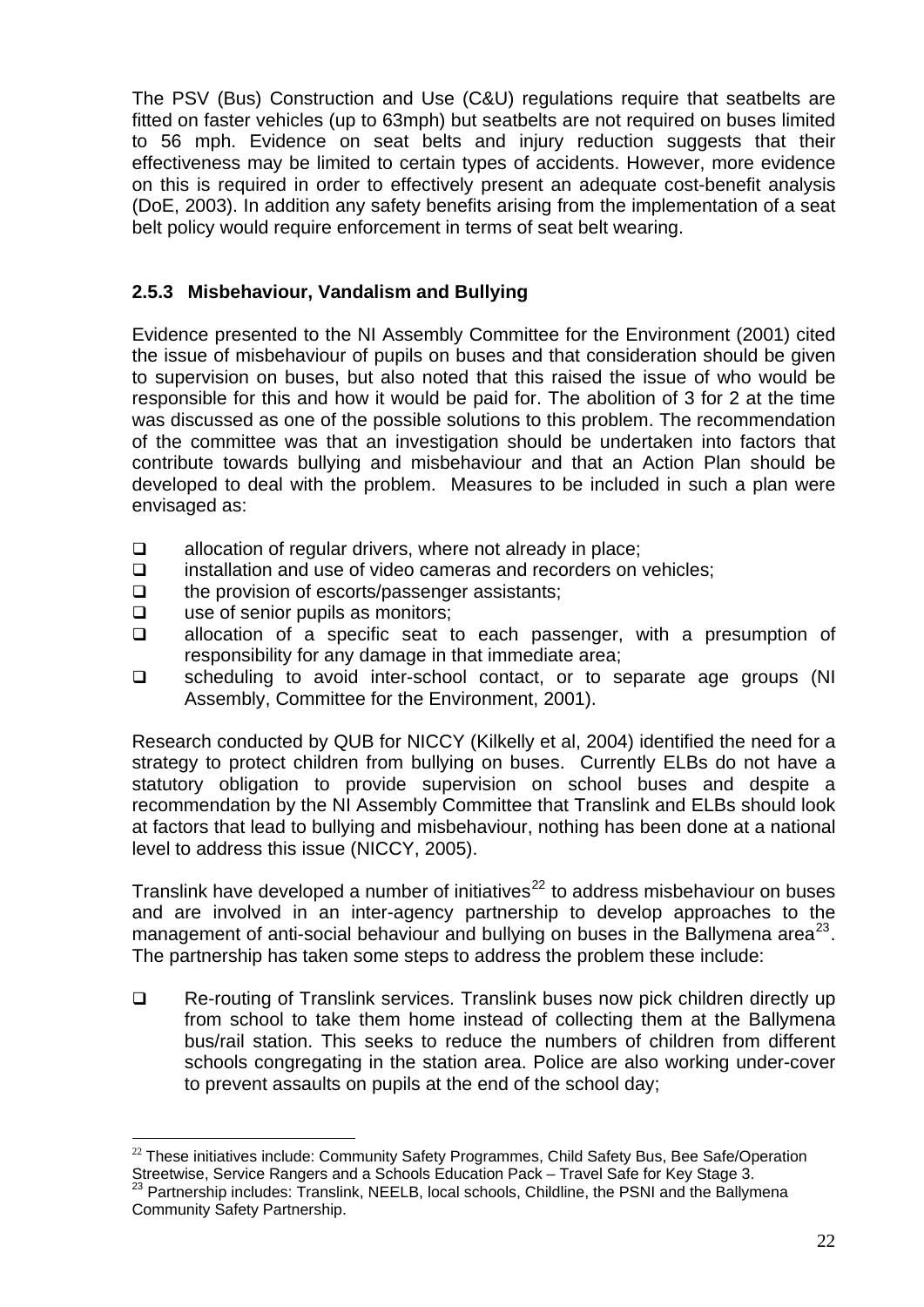- $\Box$  A poster campaign which advises young people to speak to parents or their peers, of any problem;
- $\Box$  Training of school bus drivers on safety and bullying issues; and an
- □ An awareness raising seminar on safety/bullying issues for senior pupils (NICCY, 2005)

#### **2.5.4 American Style Yellow Buses**

Yellow buses in the US, Canada and New Zealand are a dedicated form of door to door school transport. They are not a scheduled stage carriage service and are therefore not shared with the general public. All seats are fitted with seatbelts and the drivers and children become familiar with one another over time and this can reduce vandalism and misbehaviour on the buses. The NI Assembly Committee for the Environment (2001) noted that Yellow Buses could be considered as an alternative and that a study should be commissioned to examine the advantages and disadvantages of this approach. It is felt that a loss of income from Translink would affect the viability of the wider bus network. In England several local education authorities have piloted the introduction of Yellow Bus schemes where the intention was to provide a cost-effective alternative to school bus contracts offered by private sector operators and also to reduce car use for school journeys. Evaluation of the scheme suggests that a yellow bus system can result in decreased car usage and a reduction in vandalism and anti-social behaviour by pupils. Parents and pupils were found to be in favour of the scheme on grounds of safety and convenience. Pupils also stated they were in favour of the no standing policy and the seatbelts provided on the buses. More recently, results of the evaluation of the yellow bus scheme in Bristol raised serious questions about the impact on mode shift and resulted in discontinuation of the service. The evaluation found that a third of pupils using the service had previously walked or cycled to school; another third had transferred from a commercial service, and a third were formerly driven to school (Local Transport Today, 2005). In Northern Ireland, DRD has stated that it is not prepared to pilot the use of yellow buses because of the potential impact on commercial services operated by Translink.

# **2.6 Conclusion**

This chapter has highlighted the many concerns that surround the provision of home to school transport and safer journeys to school in Northern Ireland (and more generally within the UK). In Northern Ireland, the majority of journeys to school are made by car while walking and bus use have declined. 31% of pupils receive transport assistance, a greater proportion than in England and Wales. Increased parental choice under the post-primary review will also place more pressure on this system and may even contribute to further increases in car use on the home to school journey. Attention has also been focused on the 3 for 2 rule, standing and overcrowding experienced on school buses and scheduled services run by Translink, despite rises in the price of the annual travel pass (paid for by the ELBs). This represents a significant cross-subsidy from education to transport (£26 million for bus services in 2004/2005), but is seen as essential to maintaining a bus network in many areas. The costs of home to school transport have also risen dramatically. In Northern Ireland £57 million was spent on home to school transport by 2004/2005 this had risen to £62.5 million. Although the average unit costs compare favourably